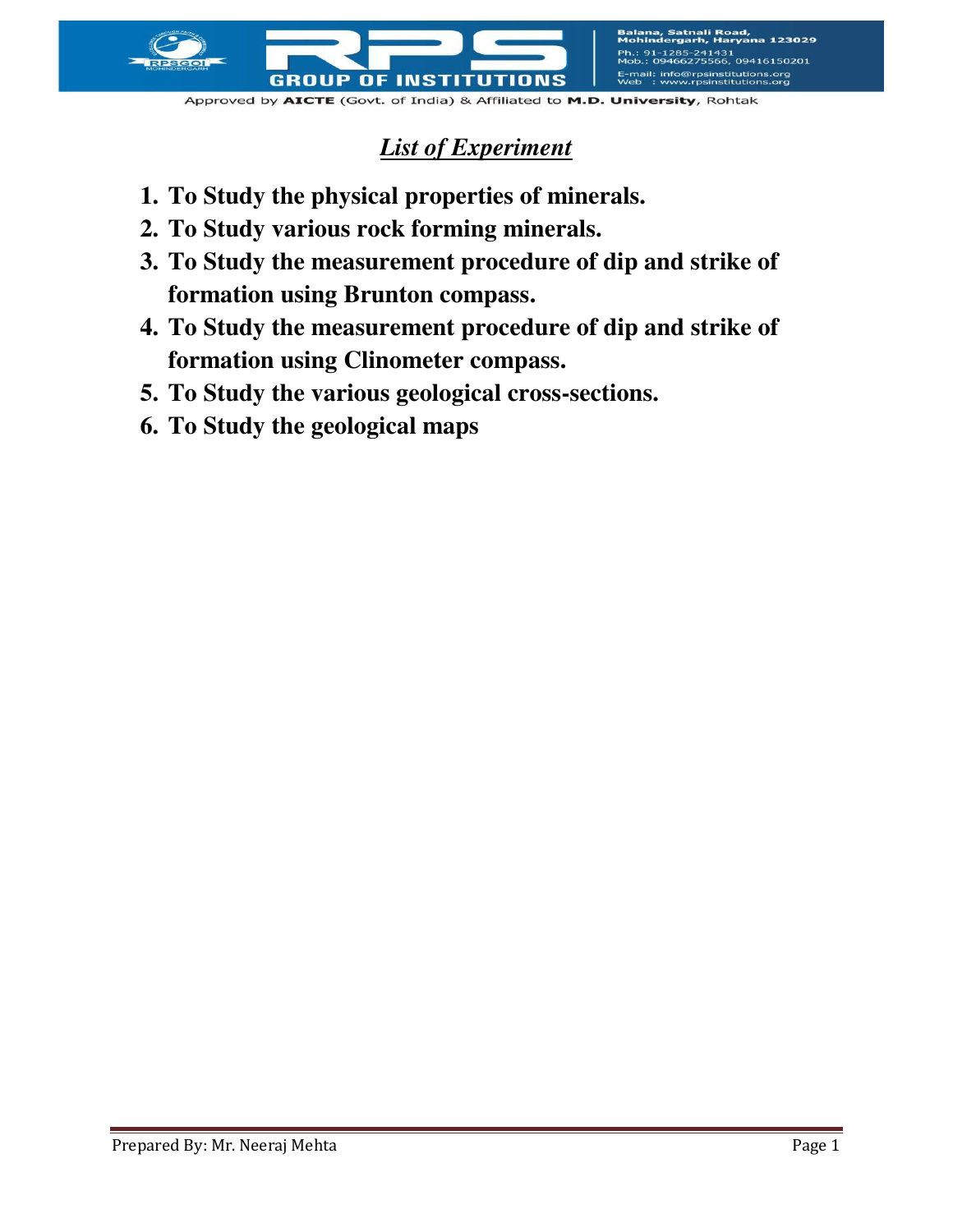

Balana, Satnali Road,<br>Mohindergarh, Harvana 123029 91-1285-241431<br>.: 09466275566, 09416150201 E-mail: info@rpsinstitutions.org<br>Web : www.rpsinstitutions.org

Approved by AICTE (Govt. of India) & Affiliated to M.D. University, Rohtak

# *Experiment No.-1*

**OBJECT:** To Study the physical properties of minerals.

#### **Theory:**

A **mineral** is a naturally occurring inorganic solid substance that is characterized with a definite chemical composition and very often with a definite atomic structure. **Mineralogy** is that branch of geology which deals with various aspects related to minerals such as their individual properties, their mode of formation and mode of occurrence.

Minerals can be described by various physical properties which relate to their chemical structure and composition. Common distinguishing characteristics include crystal structure and [habit,](http://en.wikipedia.org/wiki/Crystal_habit) [hardness,](http://en.wikipedia.org/wiki/Mohs_scale_of_mineral_hardness) [lustre,](http://en.wikipedia.org/wiki/Lustre_\(mineralogy\)) [diaphaneity,](http://en.wikipedia.org/wiki/Diaphaneity) colour, [streak,](http://en.wikipedia.org/wiki/Streak_\(mineralogy\)) tenacity, [cleavage,](http://en.wikipedia.org/wiki/Cleavage_\(crystal\)) fracture, parting, and [specific gravity.](http://en.wikipedia.org/wiki/Specific_gravity) More specific tests for minerals include reaction to acid, magnetism, taste or smell, and radioactivity.

Minerals are classified by key chemical constituents; the two dominant systems are the Dana classification and the Strunz classification. The silicate class of minerals is subdivided into six subclasses by the degree of [polymerization](http://en.wikipedia.org/wiki/Polymorphism_\(materials_science\)) in the chemical structure. All silicate minerals have a base unit of a  $\left[SiO_4\right]^4$  silica tetrahedra—that is, a silicon cation coordinated by four oxygen anions, which gives the shape of a [tetrahedron.](http://en.wikipedia.org/wiki/Tetrahedron) These tetrahedra can be polymerized to give the subclasses: orthosilicates (no polymerization, thus single tetrahedra), disilicates (two tetrahedra bonded together), cyclosilicates (rings of tetrahedra), inosilicates (chains of tetrahedra), phyllosilicates (sheets of tetrahedra), and tectosilicates (three-dimensional network of tetrahedra). Other important mineral groups include the [native](http://en.wikipedia.org/wiki/Native_element_minerals)  [elements,](http://en.wikipedia.org/wiki/Native_element_minerals) [sulfides,](http://en.wikipedia.org/wiki/Sulfide_minerals) [oxides,](http://en.wikipedia.org/wiki/Oxide_minerals) [halides,](http://en.wikipedia.org/wiki/Halide_minerals) [carbonates,](http://en.wikipedia.org/wiki/Carbonate_minerals) [sulfates,](http://en.wikipedia.org/wiki/Sulfate_minerals) and [phosphates.](http://en.wikipedia.org/wiki/Phosphate_minerals)

## **Physical Properties of Minerals:**

Minerals can be only identified absolutely by x-ray analysis and chemical tests. The x-ray analysis determines the structure of the mineral and the chemical tests determine the composition of the mineral. Structure and composition are the defining marks of a mineral.

Unfortunately for the average collector, these tests require expensive equipment, expert know-how and often destroy the specimen. Fortunately, both structure and composition affect certain physical properties. It is through the proper use of these properties that minerals can reliably be identified.

The best physical property is one that will give a unique result for a mineral and will always give the same result, again and again, for any and every specimen of that mineral. This is of course idealized. Mineralogists are usually happy to have a property that simply is consistent in providing the same result for every specimen of a certain mineral. Hopefully, this property also has a good range of possible results so that two similar minerals might stand a good chance of having different results. It would be nice if every mineral had their own special test that we could name after them such as the "Fluorite Test" for example. But they usually don't, so we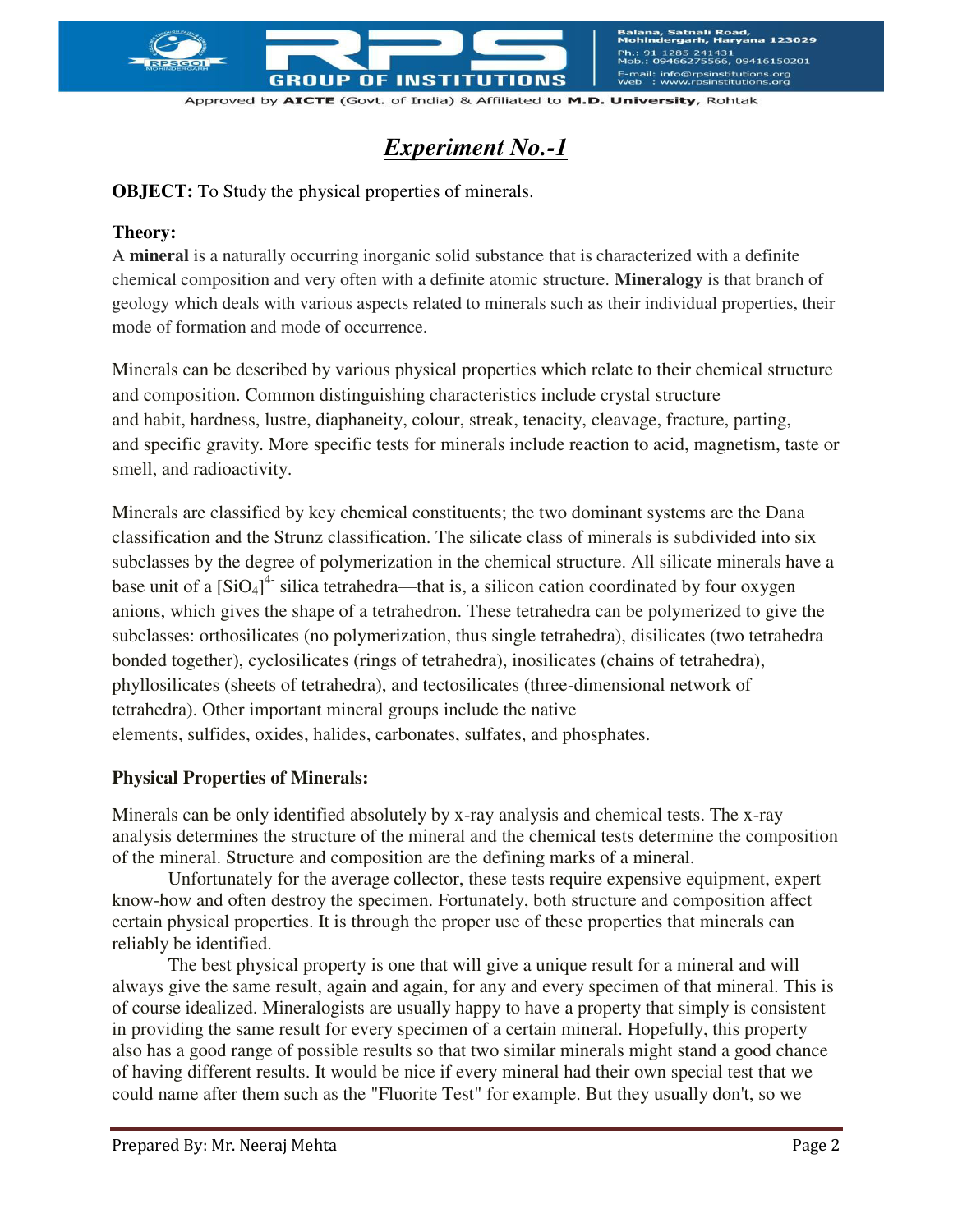

must catalog all the results of several known physical property tests and hope that a collector can find enough positive (or diagnostically negative) results out of these to identify an unknown mineral.

## **Crystal Habit**

In nature perfect crystals are rare. The faces that develop on a crystal depend on the space available for the crystals to grow. If crystals grow into one another or in a restricted environment, it is possible that no well-formed crystal faces will be developed. However, crystals sometimes develop certain forms more commonly than others, although the symmetry may not be readily apparent from these common forms. The term used to describe general shape of a crystal is *habit.*

Some common crystal habits are as follows (discussed previously):

#### Individual Crystals

- *Cubic* cube shapes
- *Octahedral*  shaped like octahedrons, as described above.
- *Tabular* rectangular shapes.
- *Equant* a term used to describe minerals that have all of their boundaries of approximately equal length.
- *Acicular* long, slender crystals.
- *Prismatic* abundance of prism faces.
- *Bladed*  like a wedge or knife blade.

#### Groups of Distinct Crystals

- *Dendritic*  tree-like growths.
- *Reticulated* lattice-like groups of slender crystals.
- *Radiated* radiating groups of crystals.
- *Fibrous* elongated clusters of fibers.
- *Botryoidal*  smooth bulbous or globular shapes.
- *Globular* radiating individual crystals that form spherical groups.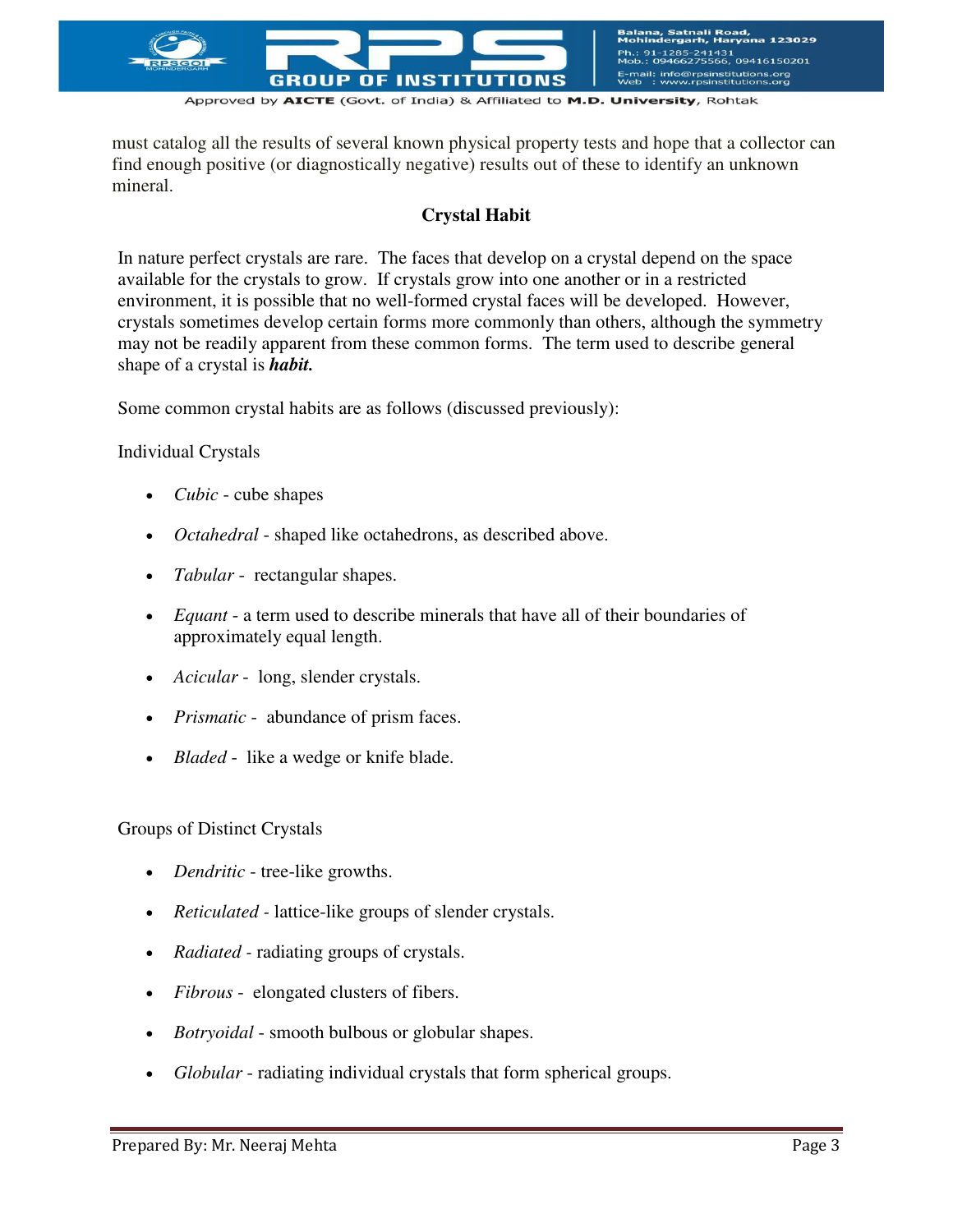

- *Drusy* small crystals that cover a surface.
- *Stellated* radiating individuals that form a star-like shape.

Some minerals characteristically show one or more of these habits, so habit can sometimes be a powerful diagnostic tool.

## **Cleavage, Parting, and Fracture**

## **Cleavage**

Crystals often contain planes of atoms along which the bonding between the atoms is weaker than along other planes. In such a case, if the mineral is struck with a hard object, it will tend to break along these planes. This property of breaking along specific planes is termed cleavage. Because cleavage occurs along planes in the crystal lattice, it can be described in the same manner that crystal forms are described. For example if a mineral has cleavage along {100} it will break easily along planes parallel to the (100) crystal face, and any other planes that are related to it by symmetry. Thus, if the mineral belongs to the tetragonal crystal system it should also cleave along faces parallel to (010), because (100) and (010) are symmetrically related by the 4-fold rotation axis. The mineral will be said to have two directions of cleavage. [Note that in the tetragonal system, the form  $\{100\}$  has four faces: (100), ( $\bar{1}00$ ),  $(010)$ , and  $(010)$ . But if we are referring to cleavage directions, the mineral only has two, because the cleavage planes  $(0\bar{1}0)$  and  $(100)$  are parallel to, and thus in the same direction as (010) and (100).]

The cleavage can also be described in terms of its quality, i.e., if it cleaves along perfect planes it is said to be perfect, and if it cleaves along poorly defined planes it is said to be poor.

Note: *Please do not attempt to cleave the minerals in the laboratory. Many of the specimens you examine cannot be readily replaced. Cleavage is usually induced in the mineral when it is extracted from the rock when it is found, and can usually be seen as planes running through the mineral. Therefore, you do not have to break the mineral in order to see its cleavage.*

Cleavage can also be described by general forms names, for example if the mineral breaks into rectangular shaped pieces it is said to have cubic cleavage (3 cleavage directions), if it breaks into prismatic shapes, it is said to have prismatic cleavage (2 cleavage directions), or if it breaks along basal pinacoids( 1 cleavage direction) it is said to have pinacoidal cleavage. For examples, see figure2.12 on page 29 of your text.

## **Parting**

Parting is also a plane of weakness in the crystal structure, but it is along planes that are weakened by some applied force. It therefore may not be apparent in all specimens of the same mineral, but may appear if the mineral has been subjected to the right stress conditions.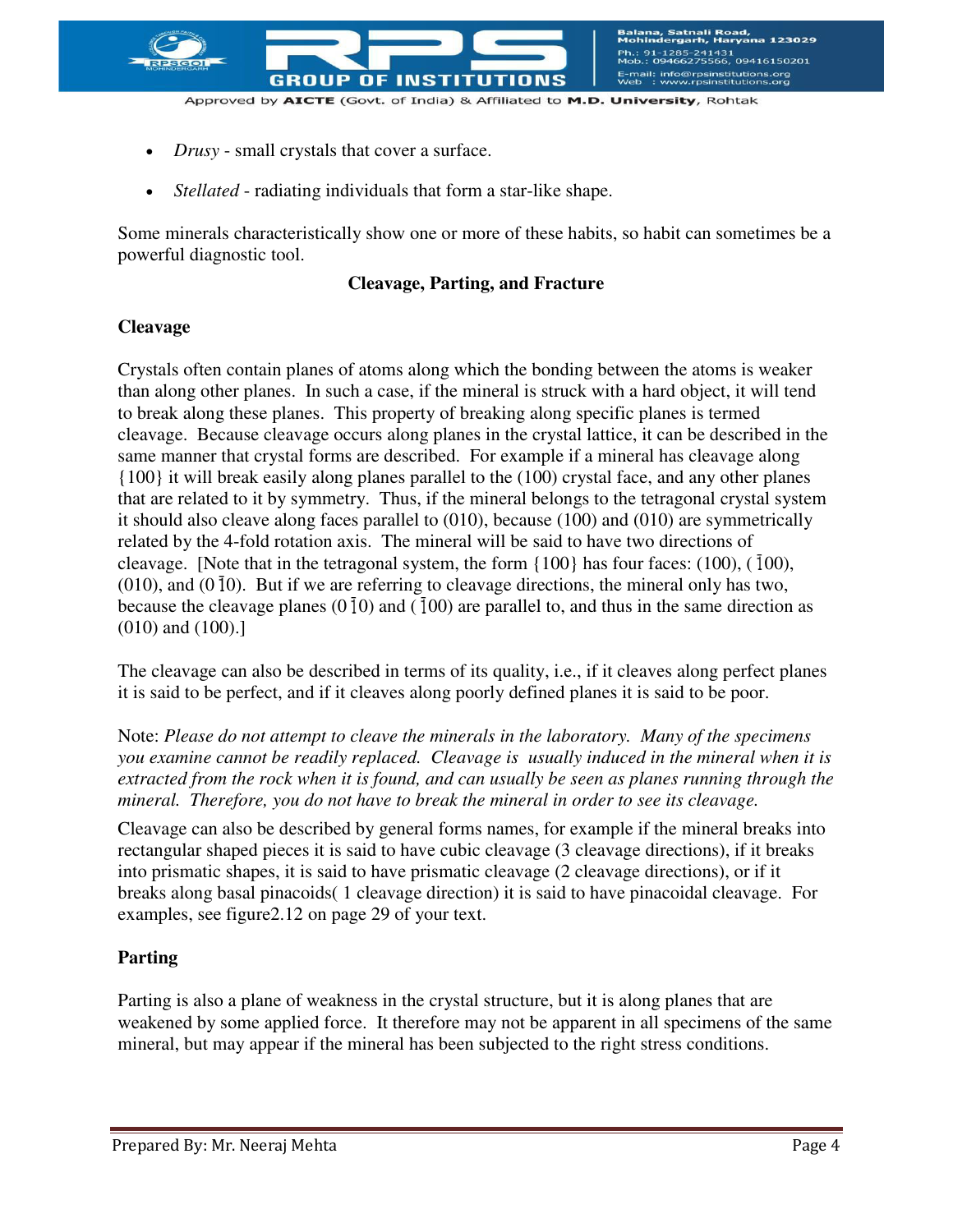

## **Fracture**

If the mineral contains no planes of weakness, it will break along random directions called fracture. Several different kinds of fracture patterns are observed.

- Conchoidal fracture breaks along smooth curved surfaces.
- Fibrous and splintery similar to the way wood breaks.
- Hackly jagged fractures with sharp edges.
- Uneven or Irregular rough irregular surfaces.

#### **Hardness**

Hardness is determined by scratching the mineral with a mineral or substance of known hardness. Hardness is a relative scale, thus to determine a mineral's hardness, you must determine that a substance with a hardness greater than the mineral does indeed scratch the unknown mineral, and that the unknown mineral scratches a known mineral of lesser hardness.

Hardness is determined on the basis of Moh's relative scale of hardness exhibited by some common minerals. These minerals are listed below, along with the hardness of some common objects.

| <b>Hardness</b> | Mineral    | <b>Common Objects</b>                              |
|-----------------|------------|----------------------------------------------------|
|                 | Talc       |                                                    |
|                 | Gypsum     | Fingernail $(2+)$                                  |
|                 | Calcite    | Copper Penny $(3+)$                                |
|                 | Fluorite   |                                                    |
|                 | Apatite    | Steel knife blade $(5+)$ ,<br>Window glass $(5.5)$ |
| 6               | Orthoclase | Steel file                                         |
|                 | Quartz     |                                                    |
| $\overline{8}$  | Topaz      |                                                    |
| 9               | Corundum   |                                                    |
| 10              | Diamond    |                                                    |

Several precautions are necessary for performing the hardness test.

 If you attempt to scratch a soft mineral on the surface of a harder mineral some of the softer substance may leave a mark of fine powder on the harder mineral. This should not be mistaken for a scratch on the harder mineral. A powder will easily rub off, but a scratch will occur as a permanent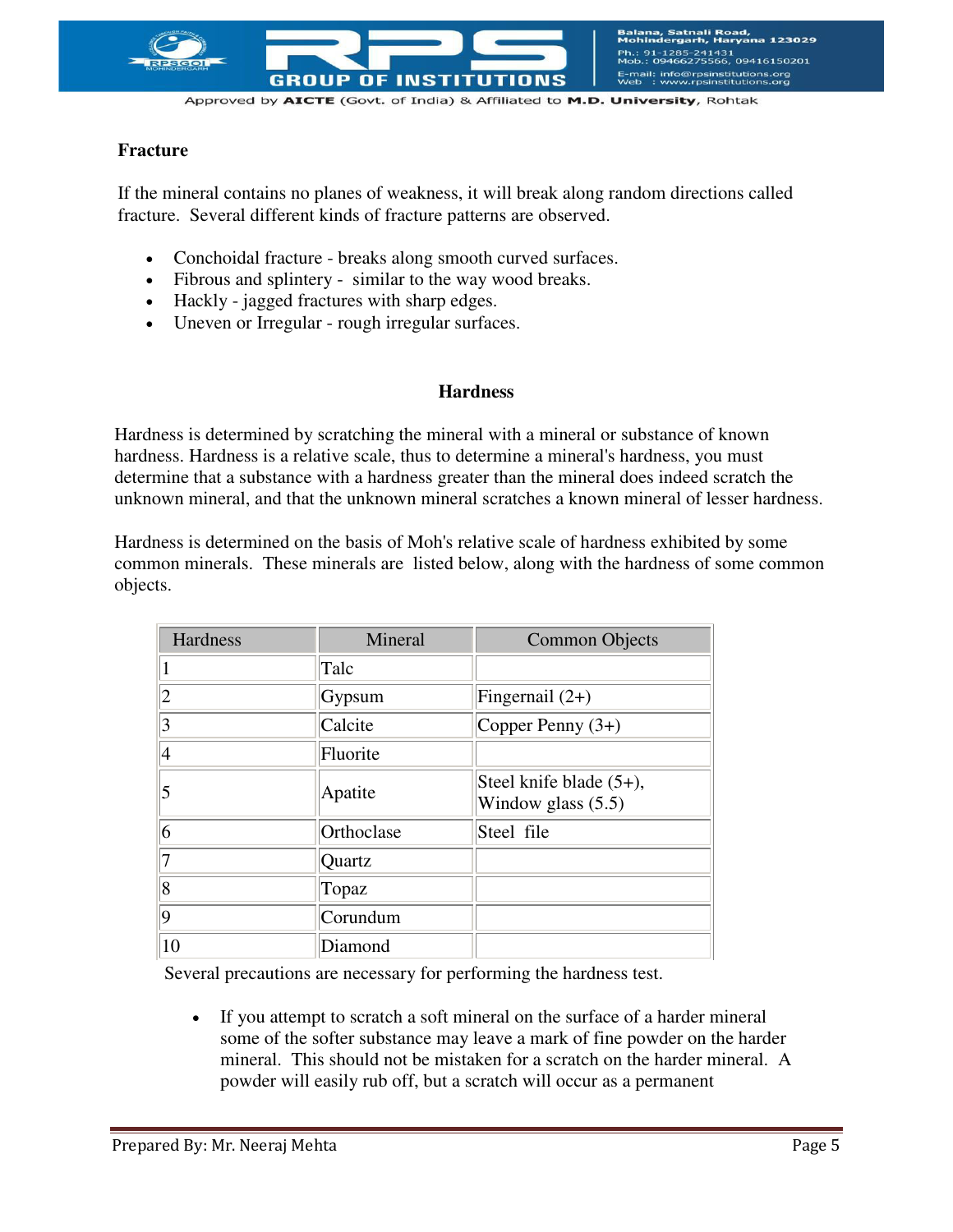

indentation on the scratched mineral.

- Some minerals have surfaces that are altered to a different substance that may be softer than the original mineral. A scratch in this softer alteration product will not reflect the true hardness of the mineral. Always use a fresh surface to perform the hardness test.
- Sometimes the habit of the mineral will make a difference. For example aggregates of minerals may break apart leaving the impression that the mineral is soft. Or, minerals that show fibrous or splintery habit may break easily into fibers or splinters. It is therefore wise to always perform the hardness test in reverse. If one mineral appears to scratch another mineral, make sure that the other mineral does not scratch the apparently harder mineral before you declare which of the minerals is harder.
- In some minerals hardness is very dependant on direction, since hardness is a vectorial property. When there is significant difference in hardness in different directions, it can be a very diagnostic property of the mineral. It is thus wise to perform the hardness test by attempting to scratch the mineral in different directions. Two minerals of note have differences in hardness depending on direction:
	- o Kyanite has a hardness of 5 parallel to the length of the crystal, and a hardness of 7 when scratched along a direction perpendicular to the length.
	- o Calcite has a hardness of 3 for all surfaces except the {0001} plane. On {0001} it has a hardness of 2.

## **Tenacity**

Tenacity is the resistance of a mineral to breaking, crushing, or bending. Tenacity can be described by the following terms.

- *Brittle*  Breaks or powders easily.
- *Malleable* can be hammered into thin sheets.
- *Sectile* can be cut into thin shavings with a knife.
- *Ductile* bends easily and does not return to its original shape.
- *Flexible* bends somewhat and does not return to its original shape.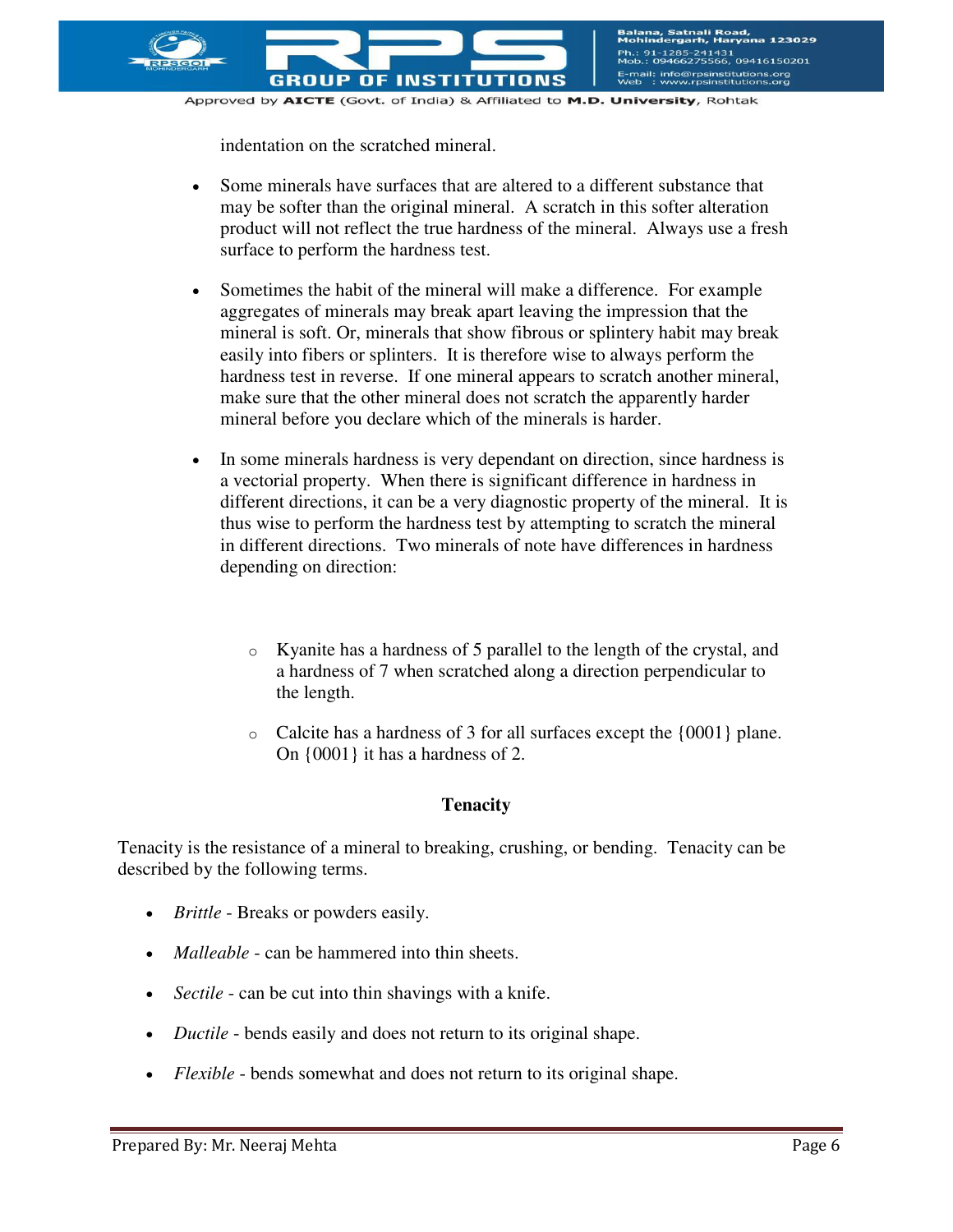

- Approved by AICTE (Govt. of India) & Affiliated to M.D. University, Rohtak
- *Elastic* bends but does return to its original shape.

#### **Density (Specific Gravity)**

Density refers to the mass per unit volume. Specific Gravity is the relative density, (weight of substance divided by the weight of an equal volume of water). In cgs units density is grams per  $\text{cm}^3$ , and since water has a density of 1 g/cm<sup>3</sup>, specific gravity would have the same numerical value has density, but no units (units would cancel). Specific gravity is often a very diagnostic property for those minerals that have high specific gravities. In general, if a mineral has higher atomic number cations it has a higher specific gravity. For example, in the carbonate minerals the following is observed:

| Mineral      | Composition               | Atomic #<br>of Cation | Specific<br>Gravity |
|--------------|---------------------------|-----------------------|---------------------|
| Aragonite    | CaCO <sub>3</sub>         | 40.08                 | 2.94                |
| Strontianite | SrCO <sub>3</sub>         | 87.82                 | 3.78                |
| Witherite    | $\vert$ BaCO <sub>3</sub> | 137.34                | 4.31                |
| Cerussite    | PbCO <sub>3</sub>         | 207.19                | 6.58                |

Specific gravity can usually be qualitatively measured by the heft of a mineral, in other words those with high specific gravities usually feel heavier. Most common silicate minerals have a specific gravity between about 2.5 and 3.0. These would feel light compared to minerals with high specific gravities.

For comparison, examine the following table:

| Mineral       | Composition                             | Specific<br>Gravity |
|---------------|-----------------------------------------|---------------------|
| Graphite      | $\overline{C}$                          | 2.23                |
| Quartz        | SiO <sub>2</sub>                        | 2.65                |
| Feldspars     | (K, Na)A1Si <sub>3</sub> O <sub>8</sub> | $2.6 - 2.75$        |
| Fluorite      | CaF <sub>2</sub>                        | 3.18                |
| Topaz         | $Al_2SiO_4(F,OH)_2$                     | 3.53                |
| Corundum      | $Al_2O_3$                               | $ 4.02\rangle$      |
| <b>Barite</b> | BaSO <sub>4</sub>                       | 4.45                |
| Pyrite        | $\text{FeS}_2$                          | 5.02                |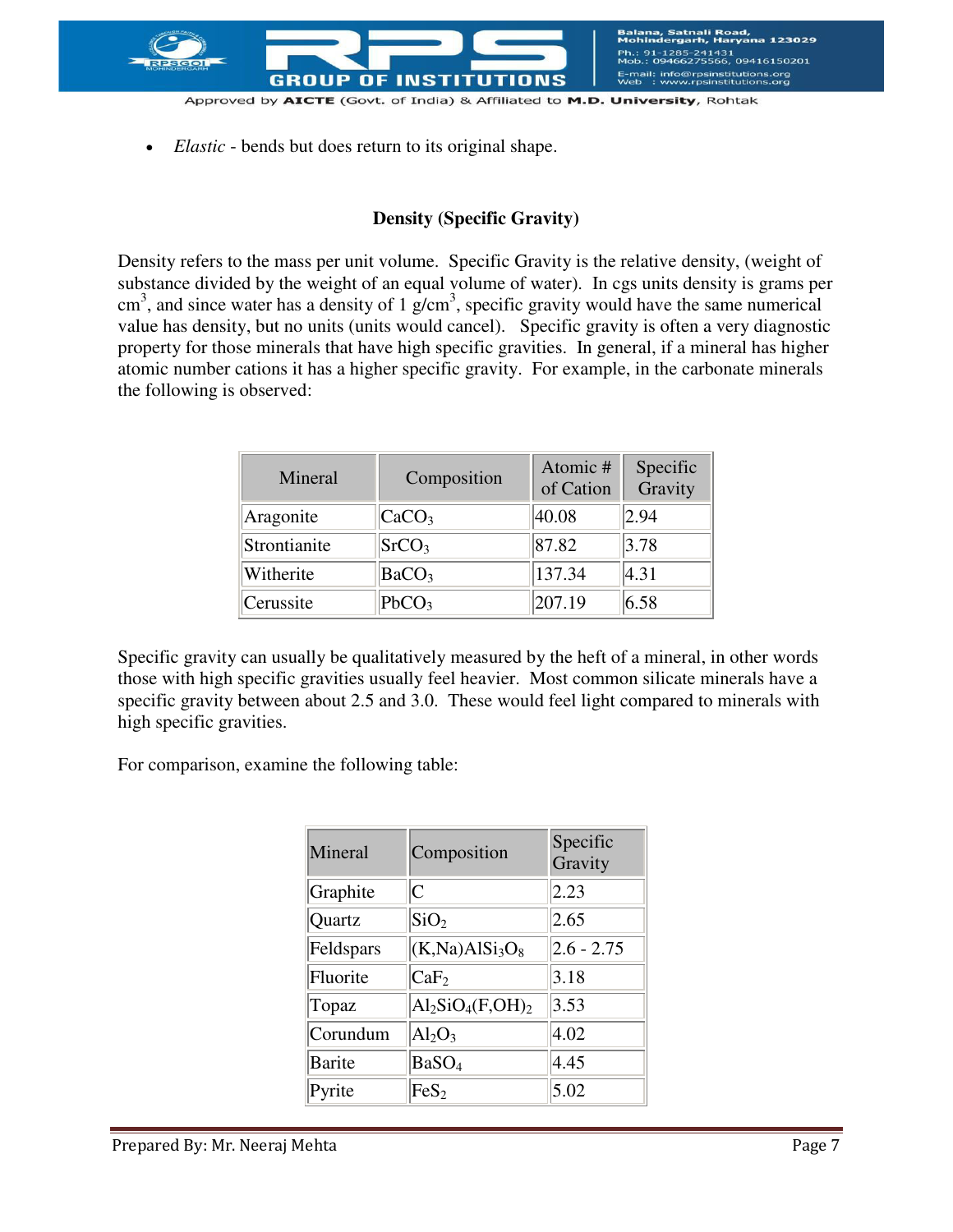

iatnali Road,<br>rgarh, Harvana 123029 41431<br>5566, 09416150201 E-mail: info@rpsinstitutions.org<br>Web : www.rpsinstitutions.org

Approved by AICTE (Govt. of India) & Affiliated to M.D. University, Rohtak

| PbS | 7.5  |
|-----|------|
| HgS |      |
| ∪u  |      |
|     | 10.5 |
|     |      |

#### **Color**

Color is sometimes an extremely diagnostic property of a mineral, for example olivine and epidote are almost always green in color. But, for some minerals it is not at all diagnostic because minerals can take on a variety of colors. These minerals are said to be allochromatic. For example quartz can be clear, white, black, pink, blue, or purple. Read in your textbook, pp. 234-241, about what causes minerals to have color.

#### **Streak**

Streak is the color produced by a fine powder of the mineral when scratched on a streak plate. Often it is different than the color of the mineral in non- powdered form

#### **Luster**

Luster refers to the general appearance of a mineral surface to reflected light. Two general types of luster are designated as follows:

- 1. *Metallic* looks shiny like a metal. Usually opaque and gives black or dark colored streak.
- 2. *Non-metallic* Non metallic lusters are referred to as
	- a. *vitreous* looks glassy examples: clear quartz, tourmaline
	- b. *resinous* looks resinous examples: sphalerite, sulfur.
	- c. **pearly** iridescent pearl-like example: apophyllite.
	- d. *greasy* appears to be covered with a thin layer of oil example: nepheline.
	- e. *silky* looks fibrous. examples some gypsum, serpentine, malachite.
	- f. **a***damantine* brilliant luster like diamond.

#### **Play of Colors**

Interference of light reflected from the surface or from within a mineral may cause the color of the mineral to change as the angle of incident light changes. This sometimes gives the mineral an iridescent quality. Minerals that show this include: bornite  $(Cu_5FeS_4)$ , hematite (Fe<sub>2</sub>O<sub>3</sub>), sphalerite (ZnS), and some specimens of labradorite (plagioclase).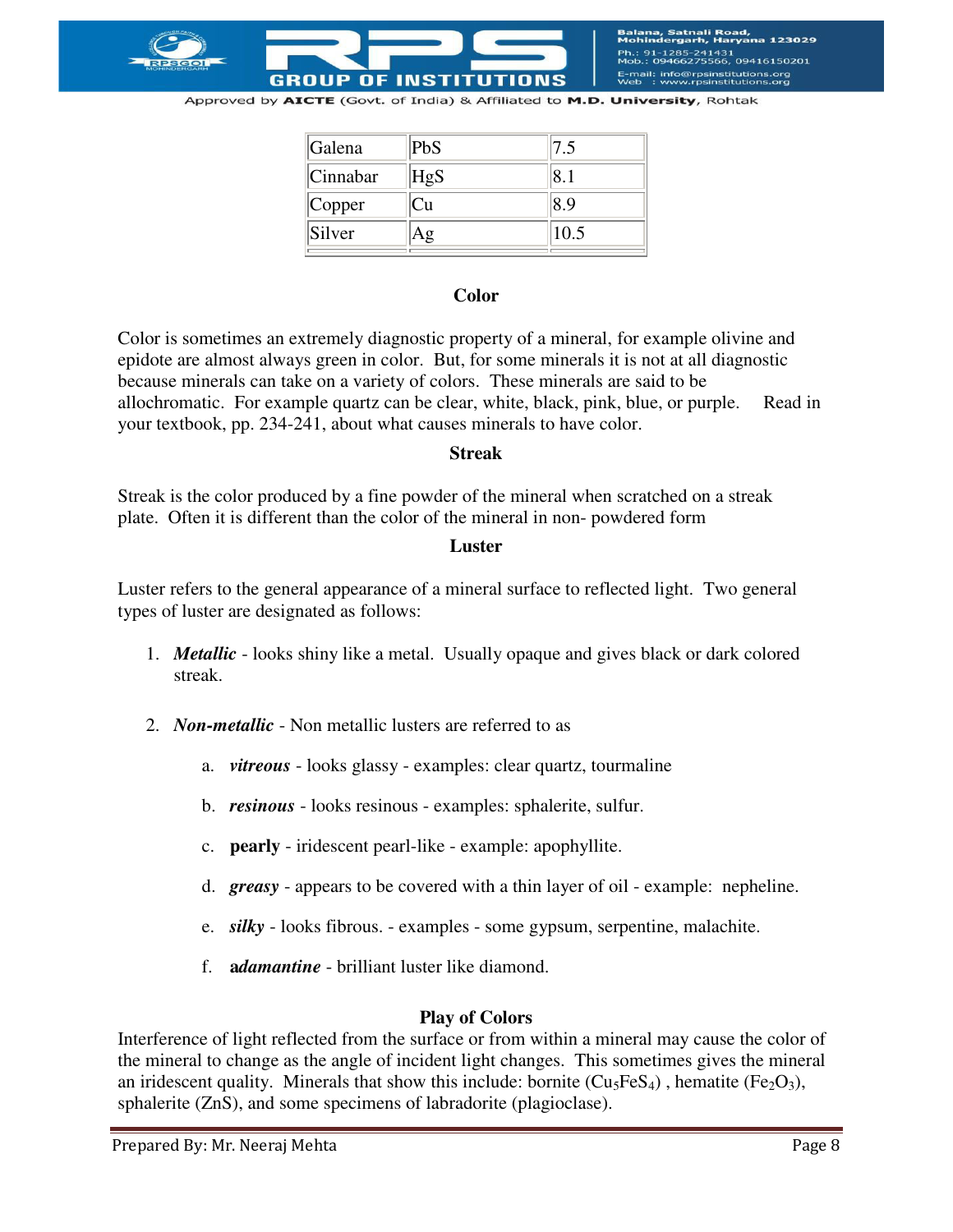

## **Fluorescence and Phosphorescence**

Minerals that light up when exposed to ultraviolet light, x-rays, or cathode rays are called fluorescent. If the emission of light continues after the light is cut off, they are said to be phosphorescent.

Some specimens of the same mineral show fluorescence while other don't. For example some crystals of fluorite  $(CaF_2)$  show fluorescence and others do not. Other minerals show fluorescence frequently, but not always. These include - scheelite  $(CaWO<sub>4</sub>)$ , willemite  $(Zn_2SiO_4)$ , calcite (CaCO<sub>3</sub>), scapolite (3NaAlSi<sub>3</sub>O8 (NaCl - CaCO<sub>3</sub>), and diamond (C).

#### **Magnetism**

Magnetic minerals result from properties that are specific to a number of elements. Minerals that do not have these elements, and thus have no magnetism are called *diamagnetic*. Examples of diamagnetic minerals are quartz, plagioclase, calcite, and apatite. Elements like Ti, Cr, V, Mn, Fe, Co, Ni, and Cu can sometimes result in magnetism. Minerals that contain these elements may be weakly magnetic and can be separated from each other by their various degrees of magnetic susceptibility. These are called *paramagnetic* minerals. Paramagnetic minerals only show magnetic properties when subjected to an external magnetic field. When the magnetic field is removed, the minerals have no magnetism.

*Ferromagnetic* minerals have permanent magnetism if the temperature is below the *Curie Temperature*. These materials will become magnetized when placed in a magnetic field, and will remain magnetic after the external field is removed. Examples of such minerals are magnetite, hematite-ilmenite solid solutions (Fe<sub>2</sub>O<sub>3</sub> - FeTiO<sub>3</sub>), and pyrrhotite (Fe<sub>1-x</sub>S).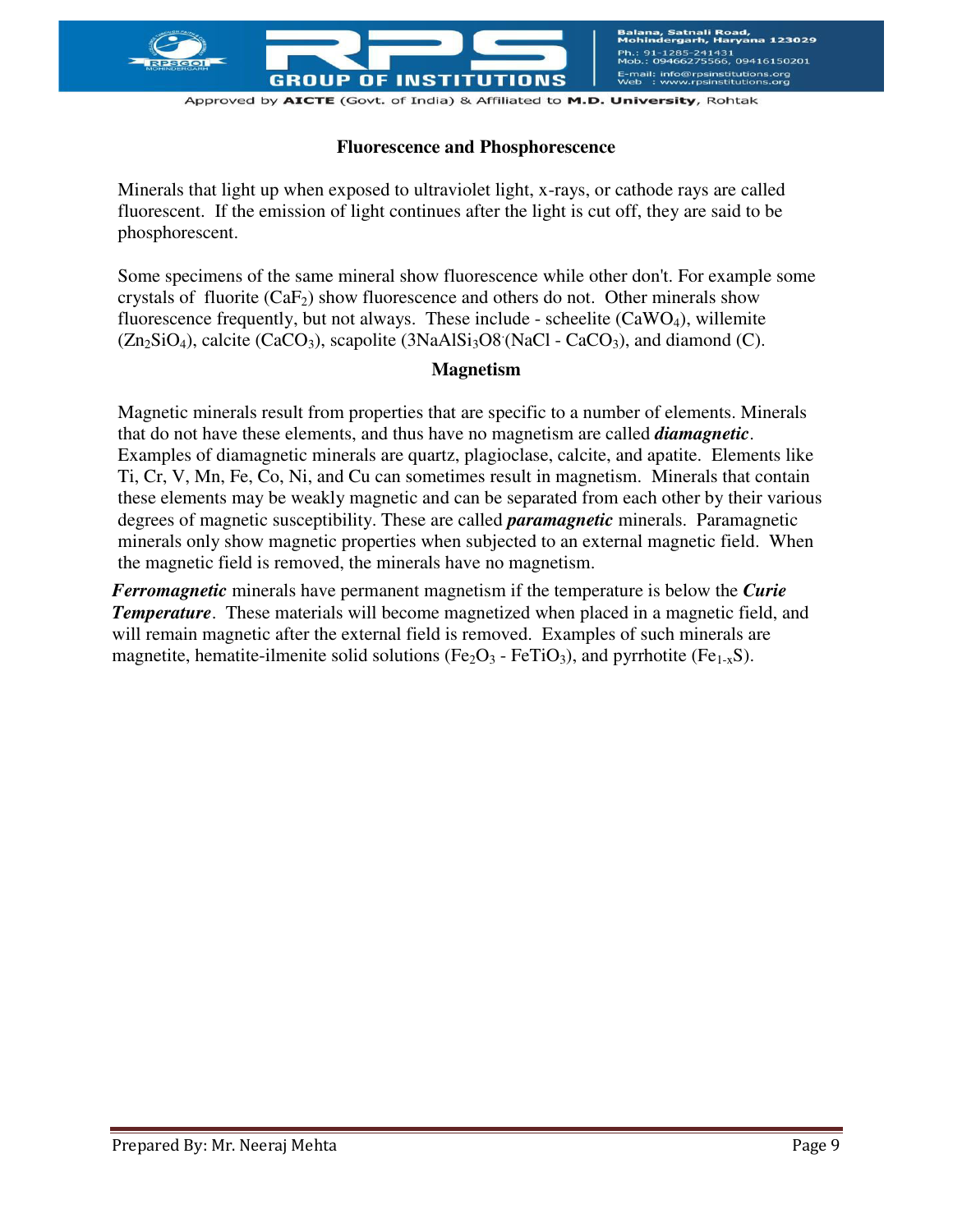

:nali Road,<br>arh, Haryana 123029 1431<br>566, 09416150201 E-mail: info@rpsinstitutions.org<br>Web : www.rpsinstitutions.org

Approved by AICTE (Govt. of India) & Affiliated to M.D. University, Rohtak

## *Experiment No.-2*

**OBJECT:** To Study various rock forming minerals.

**THEORY:** Minerals are the fundamental components of rocks. They are naturally occurring inorganic substances with a specific chemical composition and an orderly repeating atomic structure that defines a crystal structure.

Silicate minerals are the most abundant components of rocks on the Earth's surface, making up over 90% by mass of the Earth's crust. The fundamental chemical building block of silicate minerals is the chemical compound silicon tetroxide,  $SiO<sub>4</sub>$  (Figure 1).

The common non-silicate minerals, which constitute less than 10% of the Earth's crust, include carbonates, oxides, sulphides, phosphates and salts. A few elements may occur in pure form. These include gold, silver, copper, bismuth, arsenic, lead, tellurium and carbon.

Although 92 naturally occurring elements exist in nature, only eight of these are common in the rocks of the Earth's crust. Together, these eight elements make up more than 98% of the crust (Table 1).

| Oxygen $(O)$   | 46.6%   |
|----------------|---------|
| Silicon (Si)   | 27.7%   |
| Aluminium (Al) | 8.1%    |
| Iron $(Fe)$    | 5.0%    |
| Calcium (Ca)   | 3.6%    |
| Sodium (Na)    | 2.8%    |
| Potassium (K)  | $2.6\%$ |
| Magnesium (Mg) | 2.1%    |

Table 1. The eight most common elements in the Earth's crust (by mass).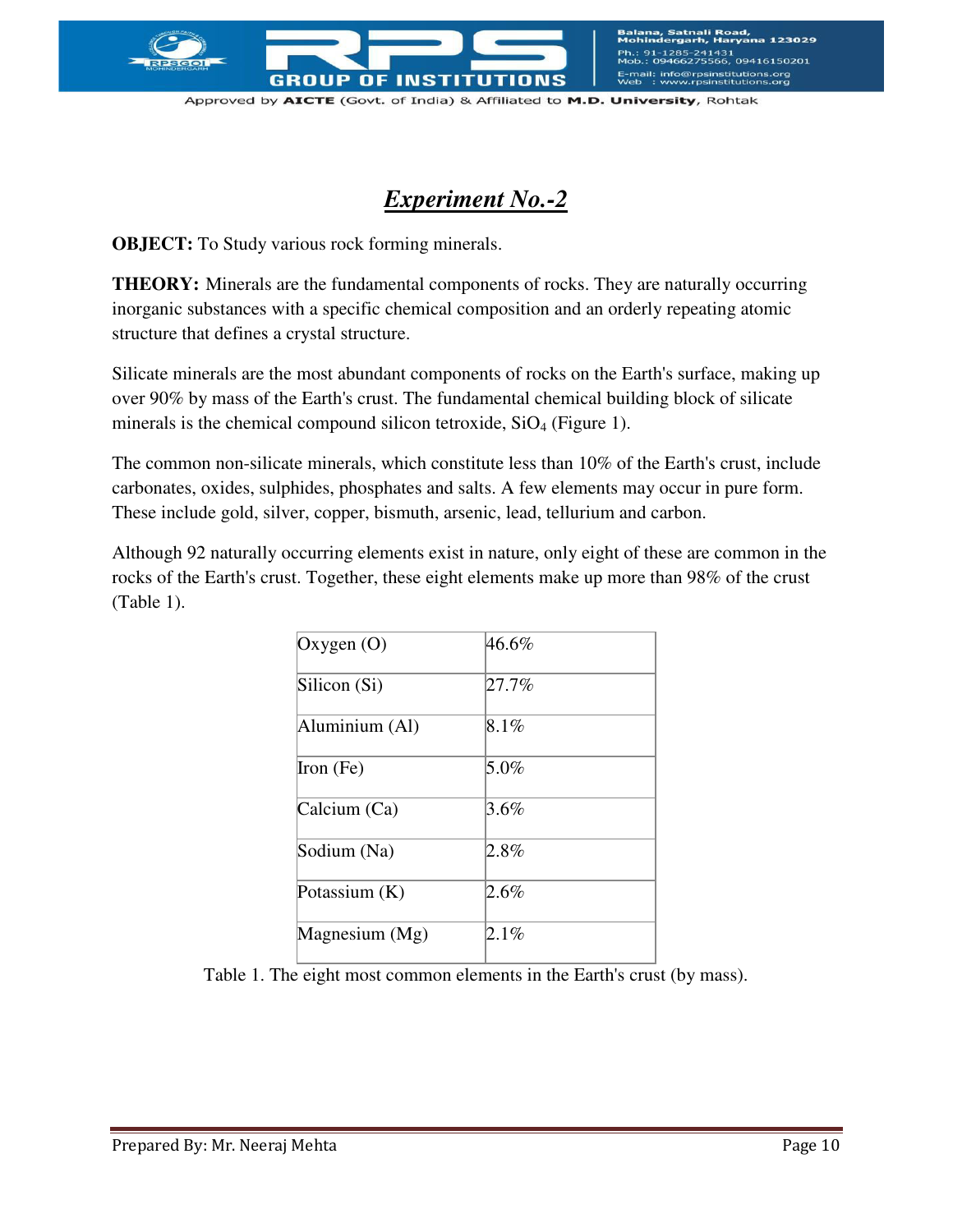

-31<br>56, 09416150201 E-mail: info@rpsinstitutions.org<br>Web : www.rpsinstitutions.org

Approved by AICTE (Govt. of India) & Affiliated to M.D. University, Rohtak

### **Quartz**

- Quartz (Figure 2), which is usually called silica, is one of the most common minerals in the Earth's crust.
- Quartz is made up of silicon dioxide  $(SiO<sub>2</sub>)$
- Quartz crystals are usually hexagonal and prismatic in shape.
- Pure quartz is colourless, although the presence of impurities may give a range of colours, such as violet, pink and orange.

 Plagioclase feldspar (Figure 3) is a sodium- or calcium-rich feldspar. The chemical composition ranges from sodium aluminium silicate,

NaAl $Si<sub>3</sub>O<sub>8</sub>$ to calcium aluminium silicate, CaAl<sub>2</sub>Si<sub>2</sub>O<sub>8</sub>. Plagioclase feldspar crystals usually occur as stubby prisms.

Quartz is the raw material for making glass.



Figure 2: Quartz.



Figure 3: Plagioclase feldspar.



**Plagioclase feldspar** 

 Alkali feldspar (Figure 4) is another member of the family of feldspar minerals.

 Plagioclase feldspar is generally white to grey and has a vitreous lustre. Plagioclase feldspar is an important industrial mineral used in ceramics.

- Alkali feldspar (Potassium aluminium silicate  $(K, Na)AISi<sub>3</sub>O<sub>8</sub>$ ) are rich in alkali metal ions.
- Alkali feldspar crystals usually occur as stubby prisms.
- Alkali feldspar is commonly pink to white.
- Alkali feldspar is used as raw material to make porcelain.



Figure 4: Alkali feldspar.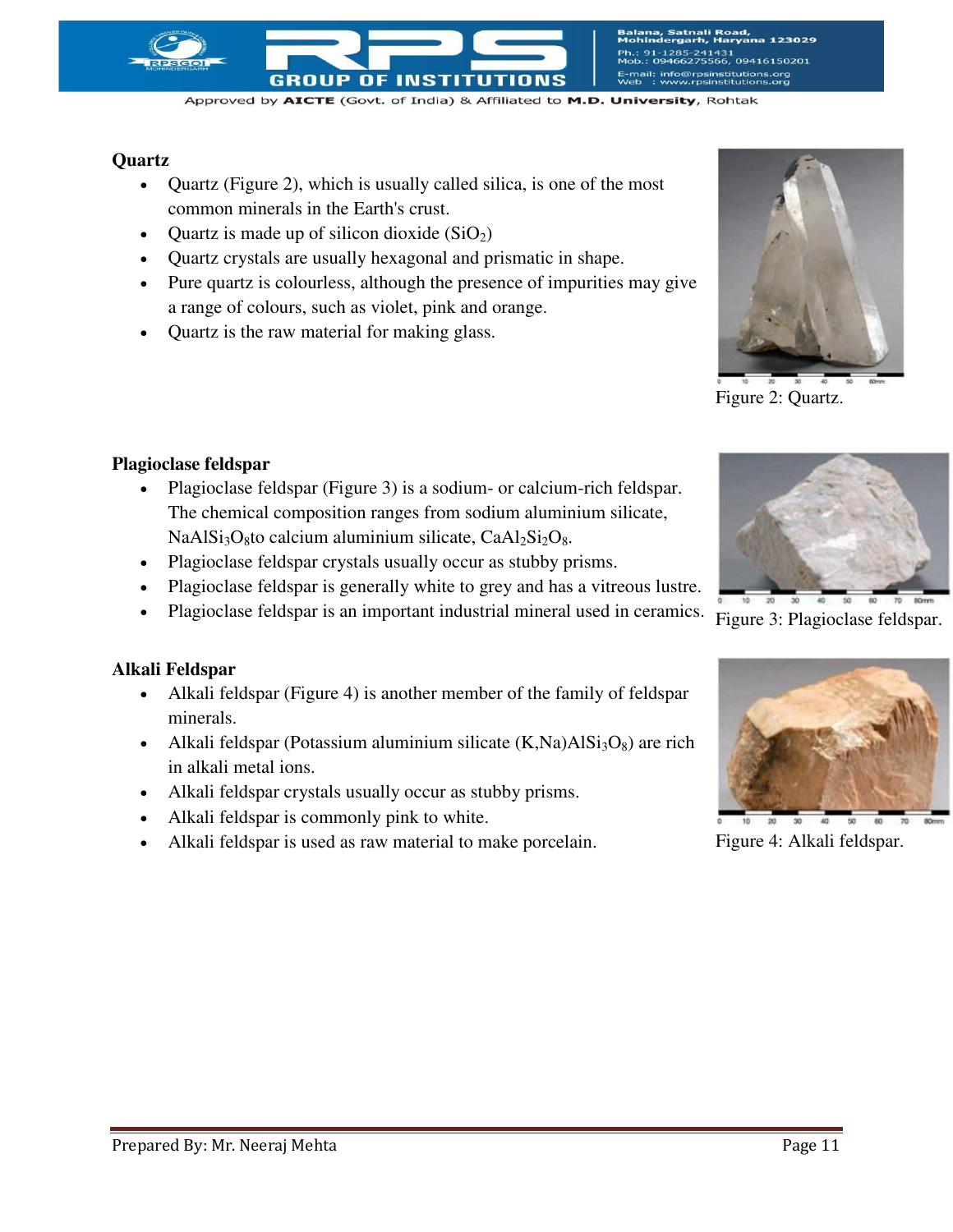

#### **Micas**

- Micas are a family of silicate minerals.
- Micas are made up of varying amounts of potassium, magnesium, iron, as well as aluminium, silicon and water.

**GROUP OF INSTITUTIONS** 

- Micas form flat, book-like crystals that split into individual sheets, separating into smooth flakes along the cleavage planes.
- They are common minerals in intrusive igneous rocks, and can also be found in sedimentary and metamorphic rocks.
- Biotite (Figure 5) is a dark, black or brown mica; muscovite (Figure  $6$ ) is a light-coloured or clear mica.

#### **Amphiboles**

- Amphiboles are a family of silicate minerals.
- Amphibole minerals generally contain iron, magnesium, calcium and aluminium as well as silicon, oxygen, and water.
- Amphiboles form prismatic or needle-like crystals.
- Amphibole is a component of many igneous and metamorphic rocks.
- Hornblende (Figure 7) is a common member of the amphibole group of rock-forming minerals.



F

Figure 5: Biotite.



Figure 7: Hornblende.

#### **Pyroxene**

- Pyroxenes (Figure 8) are a family of silicate minerals.
- Pyroxene minerals generally contain magnesium, iron, calcium and aluminium as well as silicon and oxygen.
- Pyroxenes form short or columnar prismatic crystals.
- Pyroxene is a component in many igneous and metamorphic rocks.
- Pyroxene crystals are commonly faceted as gemstones. For instance, precious jade (jadeite) is a pyroxene.



Figure 8: Pyroxene.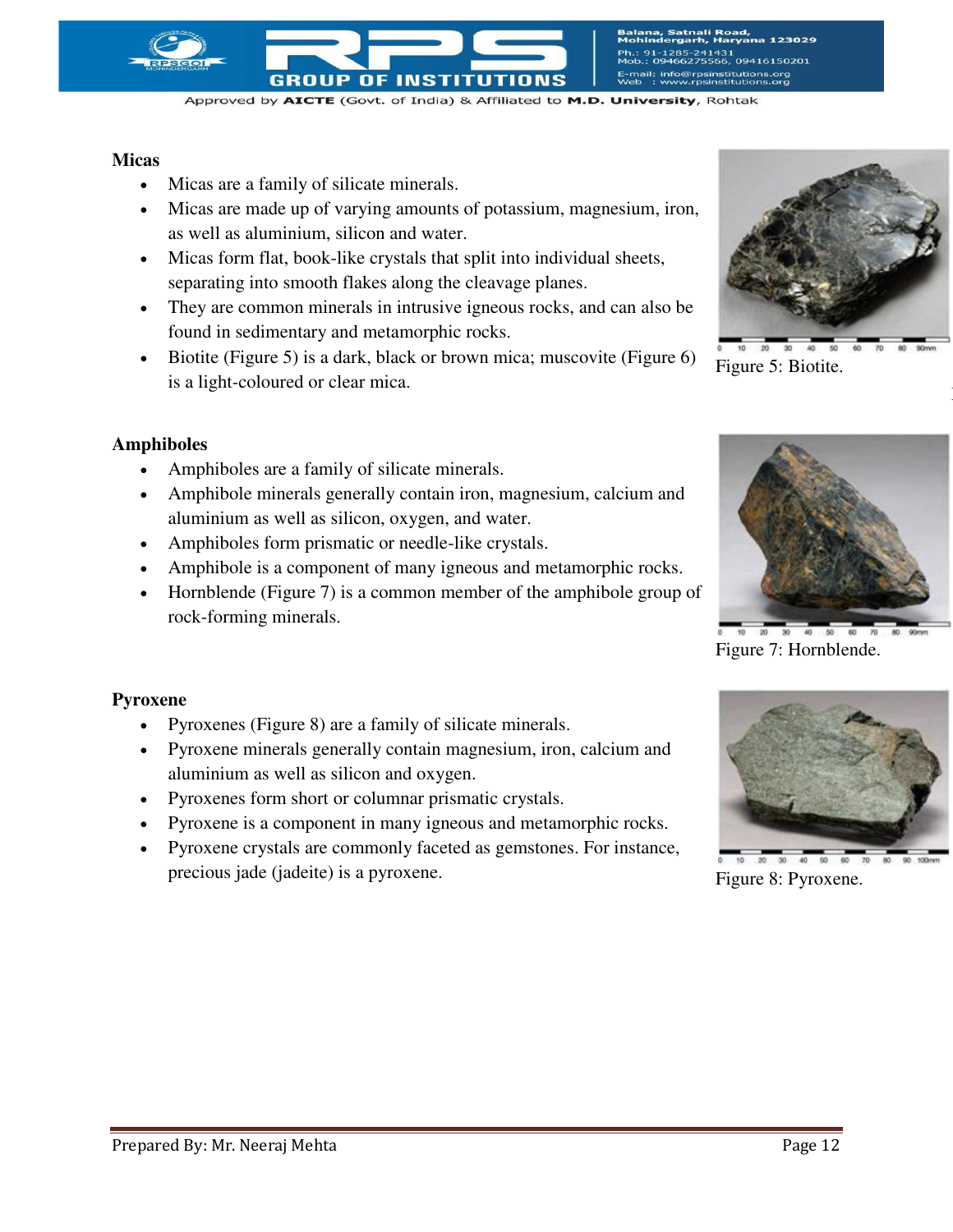

ali Road,<br>h, Haryana 123029 1431<br>566, 09416150201 E-mail: info@rpsinstitutions.org<br>Web : www.rpsinstitutions.org

Approved by AICTE (Govt. of India) & Affiliated to M.D. University, Rohtak

#### **Olivine**

- Olivine (Figure 9) is a silicate mineral.
- Olivine  $((Mg,Fe)_2SiO_4)$  contains iron and magnesium.
- Olivine is a green, glassy mineral.
- Olivine is common in mafic and ultramafic rocks, but has not been found in Hong Kong.
- Clear and transparent olivine crystals are commonly faceted as gemstones.

#### **Calcite**

- Calcite (Figure 10) is a carbonate mineral.
- Calcite is made up of calcium carbonate  $(CaCO<sub>3</sub>)$ .
- Calcite is generally white to clear, and is easily scratched with knife.
- Calcite is a common sedimentary mineral that is the major component of calcareous sedimentary rocks such as limestone. Metamorphism of limestone produces marble.



Figure 9: Olivine.



 $20 - 30$  $\overline{30}$ Figure 10: Calcite.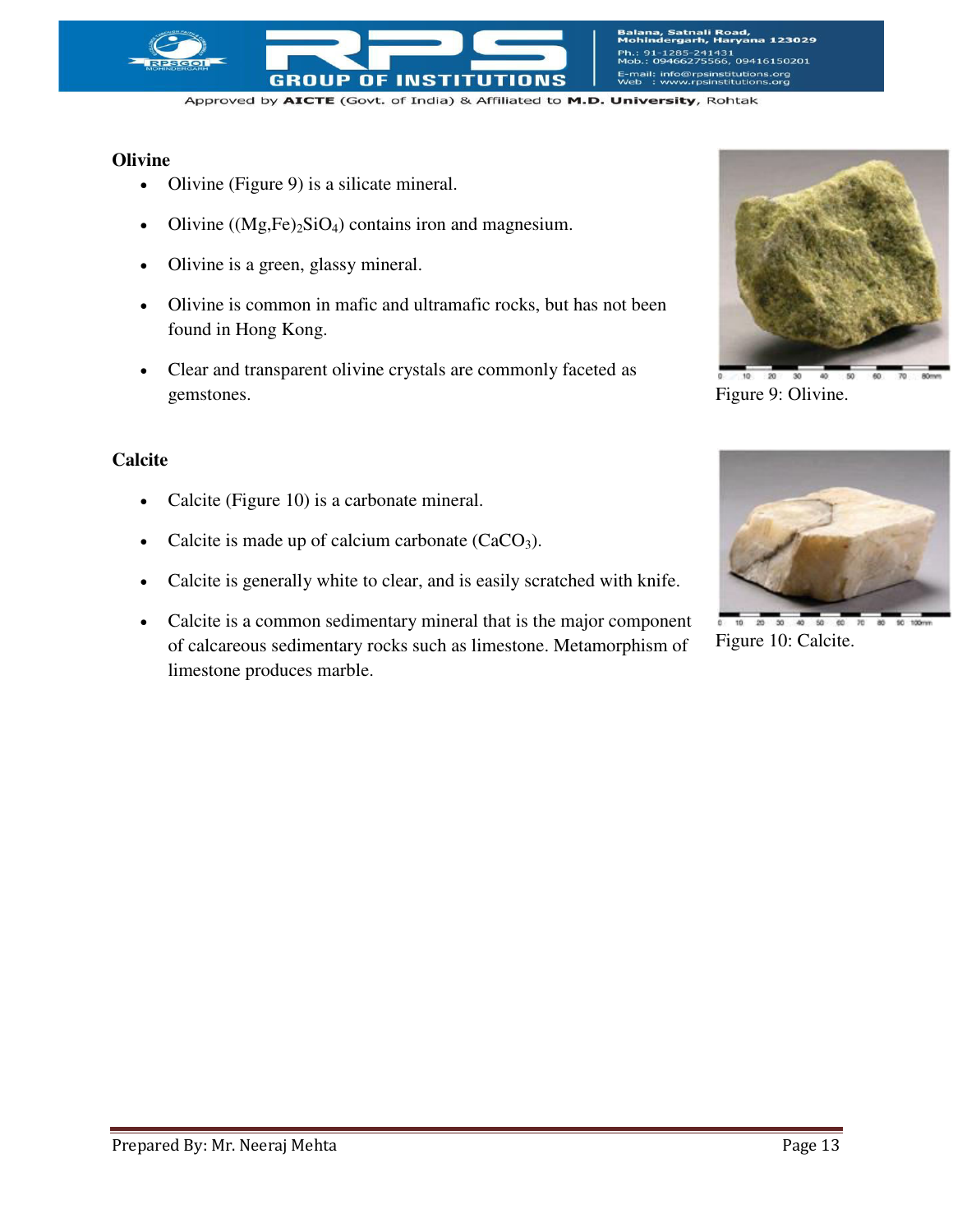

Balana, Satnali Road,<br>Mohindergarh, Haryana 123029 Ph.: 91-1285-241431<br>Mob.: 09466275566, 09416150201 E-mail: info@rpsinstitutions.org<br>Web : www.rpsinstitutions.org

Approved by AICTE (Govt. of India) & Affiliated to M.D. University, Rohtak

|                                              |                 | <b>SIGNIFICANT DIAGNOSTIC PROPERTIES</b> |                                                                 |                                               |                       |                                                                         |
|----------------------------------------------|-----------------|------------------------------------------|-----------------------------------------------------------------|-----------------------------------------------|-----------------------|-------------------------------------------------------------------------|
| <b>Mineral</b><br><b>Group</b>               |                 | H                                        | <b>Colour</b>                                                   | Lustre                                        | <b>Cleavage</b>       | <b>Other properties</b>                                                 |
| Quartz                                       | <b>Silicate</b> | 7                                        | Clear when pure.<br>Impurities cause many<br>colour variations. | <b>Vitreous</b>                               | None                  | Hexagonal crystals                                                      |
| Feldspar group:<br>Orthoclase<br>Plagioclase | <b>Silicate</b> | 6                                        | Orthoclase: pink, cream<br>Plagioclase: white, grey             | <b>Vitreous</b>                               | 2 at $\sim 90^\circ$  |                                                                         |
| <b>Biotite</b>                               | <b>Silicate</b> | 2.5                                      | <b>Black</b>                                                    | Vitreous:<br>sometimes<br>appears<br>metallic |                       | Thin sheets are flexible<br>and elastic                                 |
| Muscovite                                    | <b>Silicate</b> | 2.5                                      | White or clear                                                  |                                               |                       |                                                                         |
| Amphibole (e.g.<br>Hornblende)               | <b>Silicate</b> | 5.5                                      | <b>Black</b>                                                    | <b>Vitreous</b>                               | $2$ at $120^\circ$    | Often confused with<br>Pyroxene                                         |
| Olivine                                      | <b>Silicate</b> | 6.5                                      | Green                                                           | <b>Vitreous</b>                               | none                  | Small green crystals.<br>Often enclosed in a<br>basalt volcanic 'bomb'. |
| Pyroxene (e.g.<br>Augite)                    | <b>Silicate</b> | 5.5                                      | <b>Black</b>                                                    | <b>Vitreous</b>                               | 2 at 87° & 93°        | Often confused with<br>Amphibole                                        |
| Calcite                                      | Carbonate       | 3                                        | White or clear                                                  | <b>Vitreous</b>                               | $3$ not at $90^\circ$ | <b>Effervesces</b> with acid                                            |
| <b>Clays</b><br>(e.g. Kaolinite)             | <b>Silicate</b> | 2.5                                      | White                                                           | Dull                                          | None                  | Very powdery                                                            |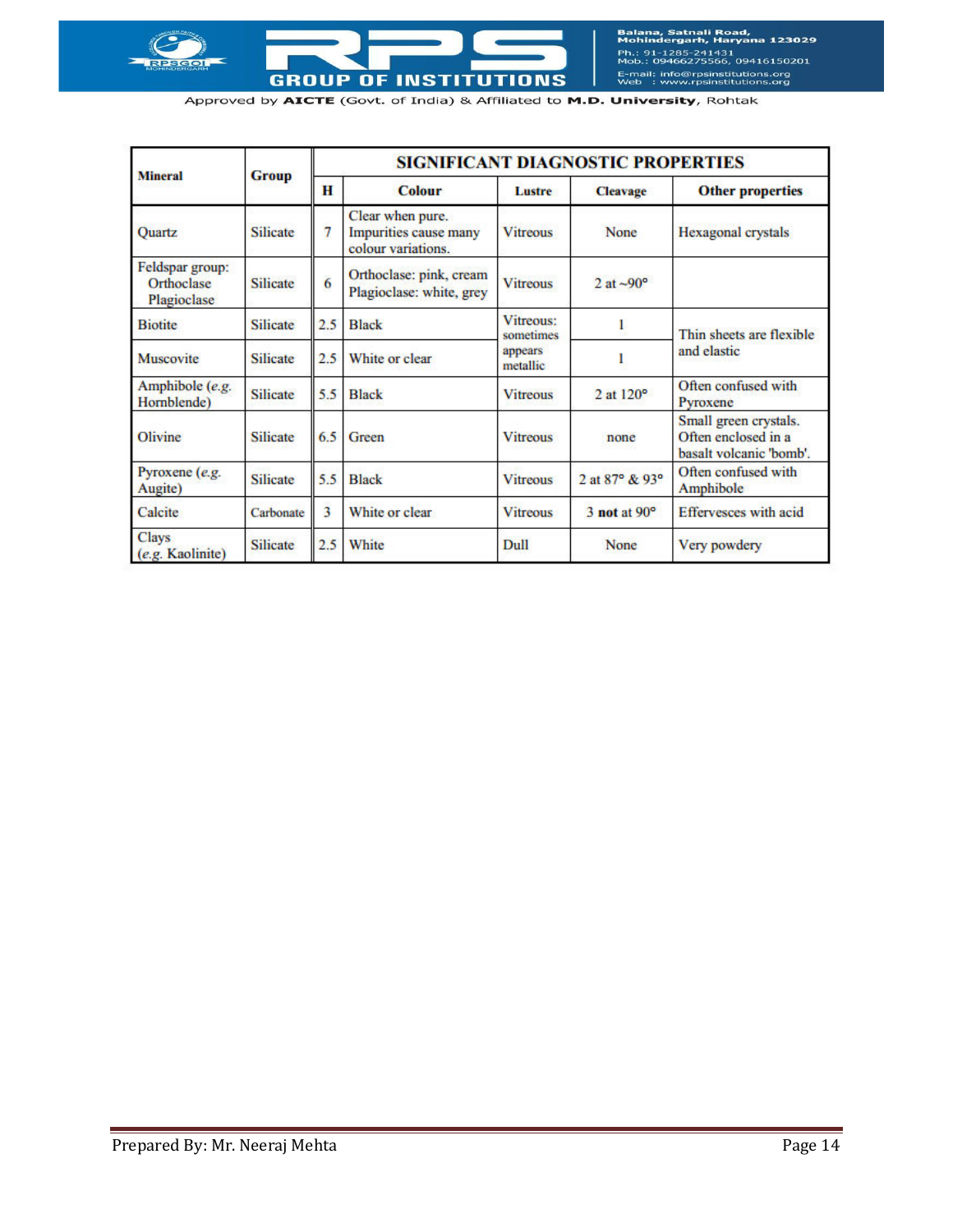

nali Road,<br>arh. Harvana !41431<br>'5566, 09416150201 E-mail: info@rpsinstitutions.org<br>Web : www.rpsinstitutions.org

Approved by AICTE (Govt. of India) & Affiliated to M.D. University, Rohtak

## *Experiment No.-3*

**OBJECT:** To Study the measurement procedure of dip and strike of formation using Brunton compass.

**Theory:** A **Brunton compass**, properly known as the **Brunton Pocket Transit**, is a type of precision [compass](http://en.wikipedia.org/wiki/Compass) made by [Brunton, Inc.](http://en.wikipedia.org/wiki/Brunton,_Inc.) of [Riverton](http://en.wikipedia.org/wiki/Riverton,_WY)[,Wyoming.](http://en.wikipedia.org/wiki/Wyoming) The instrument was patented in 1894 by a Canadian-born Colorado geologist named David W. Brunton. Unlike most modern compasses, the Brunton Pocket Transit utilizes [magnetic induction damping](http://en.wikipedia.org/wiki/Magnetic_damping) rather than fluid to damp needle oscillation. Although Brunton Inc. makes many other types of magnetic compasses, the Brunton Pocket Transit is a specialized instrument used widely by those needing to make accurate degree and angle measurements in the field. These people are primarily [geologists,](http://en.wikipedia.org/wiki/Geologist) but [archaeologists,](http://en.wikipedia.org/wiki/Archaeologist) [environmental engineers,](http://en.wikipedia.org/wiki/Environmental_engineer) and [surveyors](http://en.wikipedia.org/wiki/Surveying) also make use of the Brunton's capabilities. The [United States Army](http://en.wikipedia.org/wiki/United_States_Army) has adopted the Pocket Transit as the M2 Compass for use by crew-served [artillery.](http://en.wikipedia.org/wiki/Artillery)

The Pocket Transit may be adjusted for [declination angle](http://en.wikipedia.org/wiki/Earth%27s_magnetic_field) according to one's location on the Earth. It is used to get directional degree measurements [\(azimuth\)](http://en.wikipedia.org/wiki/Azimuth) through use of the [Earth's](http://en.wikipedia.org/wiki/Earth%27s_magnetic_field)  [magnetic field.](http://en.wikipedia.org/wiki/Earth%27s_magnetic_field) Holding the compass at waist-height, the user looks down into the mirror and lines up the target, needle, and guide line that is on the mirror. Once all three are lined up and the compass is level, the reading for that azimuth can be made. Arguably the most frequent use for the Brunton in the field is the calculation of the [strike and dip](http://en.wikipedia.org/wiki/Strike_and_dip) o[fgeological](http://en.wikipedia.org/wiki/Geology) features [\(faults,](http://en.wikipedia.org/wiki/Fault_\(geology\)) contacts, [foliation,](http://en.wikipedia.org/wiki/Foliation) [sedimentary strata,](http://en.wikipedia.org/wiki/Stratum) etc.). If next to the feature, the strike is measured by leveling (with th[ebull's eye level\)](http://en.wikipedia.org/wiki/Bull%27s_eye_level) the compass along the plane being measured. Dip is taken by laying the side of the compass perpendicular to the strike measurement and rotating horizontal level until the bubble is stable and the reading has been made. If properly used and if field conditions allow, additional features of the compass allow users to measure such geological attributes from a distance.

As with most traditional compasses, directional measurements are made in reference to the [Earth's magnetic field](http://en.wikipedia.org/wiki/Earth%27s_magnetic_field) and will thus run into difficulties if in a region of locally abnormal [magnetism.](http://en.wikipedia.org/wiki/Magnetism) For example, if the user is near an outcrop that contains [magnetite](http://en.wikipedia.org/wiki/Magnetite) or some other [iron-](http://en.wikipedia.org/wiki/Iron)bearing material, compass readings can be affected anywhere from several inches from the [outcrop](http://en.wikipedia.org/wiki/Outcrop) to tens of yards away (depending on the strength of the magnetic field). Since they are measured only using a rotating [level,](http://en.wikipedia.org/wiki/Spirit_level) dip measurements are unaffected by magnetic fields.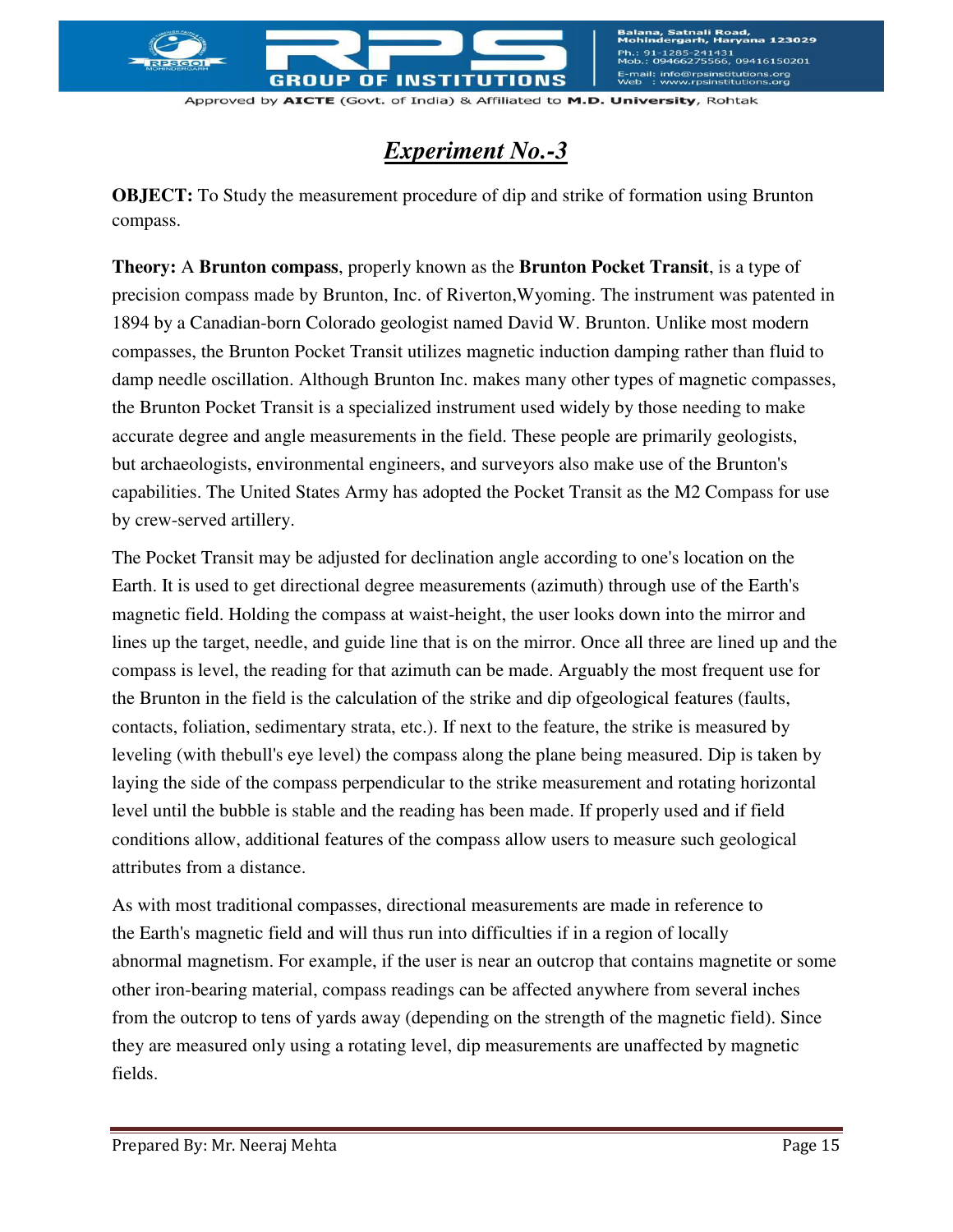51<br>6, 09416150201 E-mail: info@rpsinstitutions.org<br>Web : www.rpsinstitutions.org

Approved by AICTE (Govt. of India) & Affiliated to M.D. University, Rohtak

OF

**INST** 

GROUP

There are numerous other compasses used by geologists, for example a Breithaupt compass. This is commonly used by structural geologists because it readily allows accurate measurement of the orientation of planes (foliations) and of lines on those planes (lineations). With the advent of portable electronic devices such as the iPhone, a new generation of compasses has emerged, some again of specific interest to geologists The *listerCompass* (designed by structural geologist Professor Gordon Lister) allows a single measurement that simultaneously records strike, dip, as well as the rake of a lineation on a foliation plane. Alternatively with the focus on lineations, an option that allows measurement of yaw, pitch, and roll (the same as involved in the motion of an aircraft) may achieve the same objective. Unlike analogue compasses, a digital compass relies on an accelerometer and a teslameter, and may provide much information as to the reliability of a measurement (e.g. by repeating the same measurement and performing statistical analysis).



**Bull's-eye level** 

**Fig: Parts of Brunton Compass**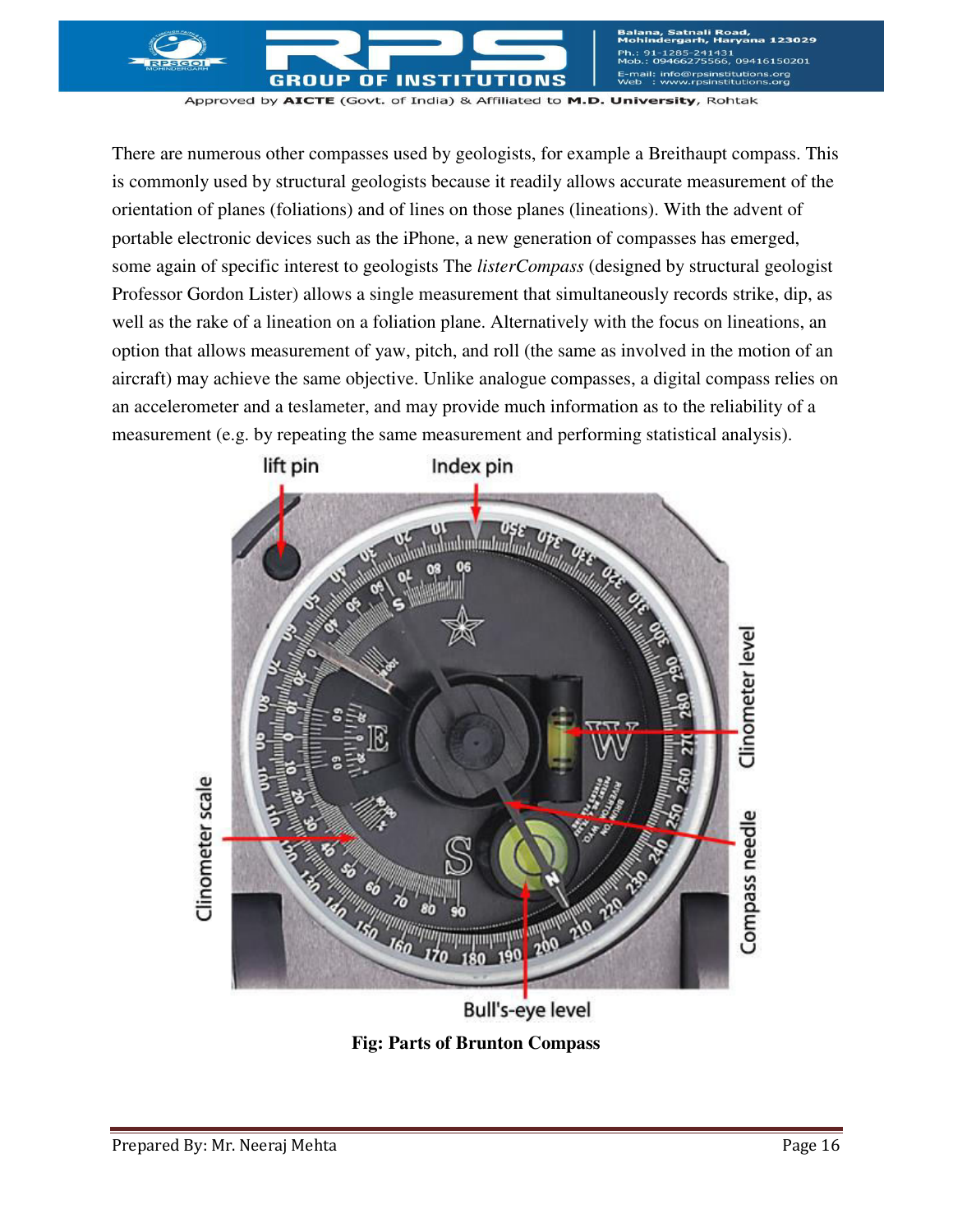

51<br>6, 09416150201 E-mail: info@rpsinstitutions.org<br>Web : www.rpsinstitutions.org

Approved by AICTE (Govt. of India) & Affiliated to M.D. University, Rohtak

#### **Procedure:**

#### **1. Measurement of strike:**

We will begin by taking the strike of a bedding plane. For these measurements we will use a Brunton compass like the one you see in the pictures above. In order to measure the strike, place the side or edge of the compass against the plane of the outcrop. Sometimes it is easier to put your field book against the outcrop and then the compass against the book to get a smoother and/or a larger surface. Now, rotate the compass keeping the lower side edge of the compass fixed, until the bulls-eye level bubble is centered (the round tube; not the long narrow one). When the bubble is centered, the compass is horizontal against the plane and parallel to the line of strike. Now, with the bulls-eye bubble centered, record the number that either end of the compass needle is showing.

In other words:

- 1. Place the bottom EDGE of the compass flat against the plane of interest.
- 2. Adjust the compass orientation, making sure the bottom edge is always flat against the plane, until the air bubble in the "Bull's eye level" is centered.
- 3. Read either end of the compass needle to obtain the value of strike.



**Fig: Dip & Strike** 

## **2. Measurement of Dip:**

To measure the dip of the bedding plane, take your compass and put its side against the rock so that it points in the same direction as the line of dip (The dip line is perpendicular to the strike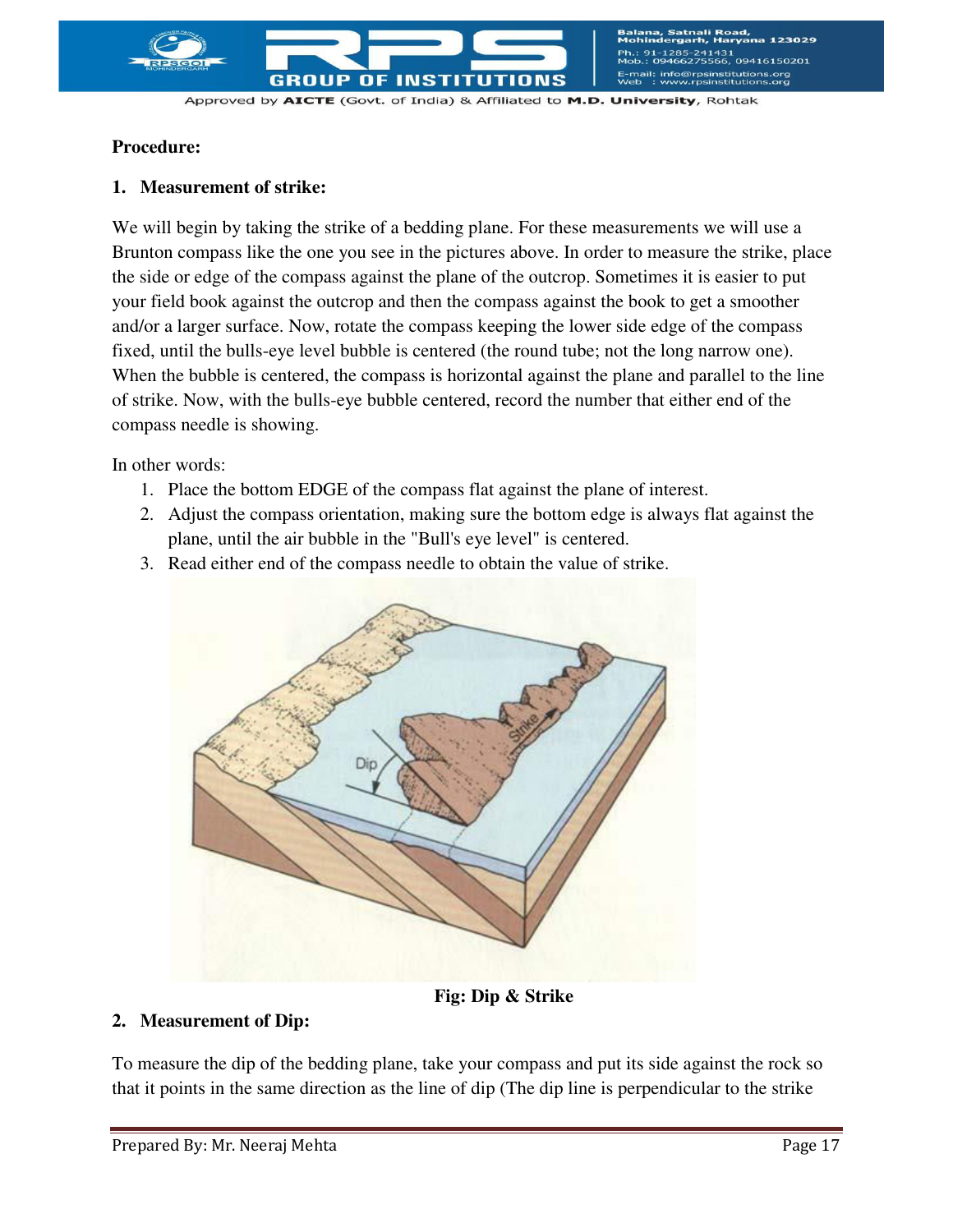

line). Move the clinometer until the clinometer level bubble is centered. As we did when we found the strike, record where the white tipped end of the clinometer needle is pointing. Note the degrees and the direction. Recall that the dip direction MUST always be perpendicular to the strike direction (e.g., a strike of 40° could only dip to the SE or NW, never NE or SW) In other words:

- 1. AFTER you determine strike, rotate the compass 90°.
- 2. Place the SIDE of the compass flat against the plane.
- 3. Adjust the lever on the back of the compass until the air bubble in the "Clinometer level" is centered.
- 4. Read the dip directly from the scale in the compass.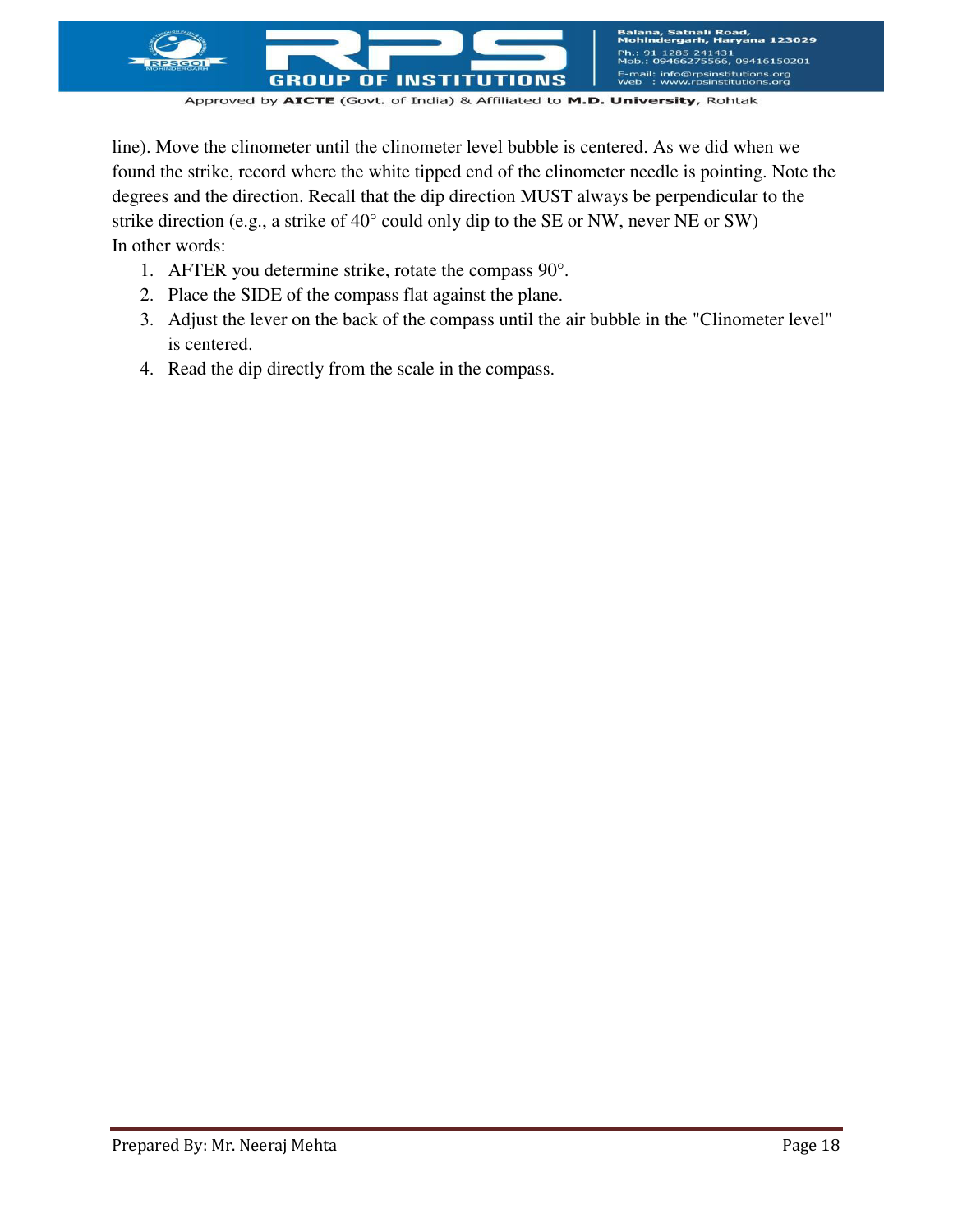

nali Road,<br>arh. Harvana 123029 1431<br>566, 09416150201 E-mail: info@rpsinstitutions.org<br>Web : www.rpsinstitutions.org

Approved by AICTE (Govt. of India) & Affiliated to M.D. University, Rohtak

## *Experiment No.-4*

**OBJECT:** To Study the measurement procedure of dip and strike of formation using Clinometer compass.

## **THEORY:**

An inclinometer or clinometer is an instrument for measuring angles of [slope](http://en.wikipedia.org/wiki/Slope) (or tilt), [elevation](http://en.wikipedia.org/wiki/Elevation) or [depression](http://en.wikipedia.org/wiki/Depression_\(geology\)) of an object with respect to gravity. It is also known as a [tilt](http://en.wikipedia.org/wiki/Tiltmeter)  [meter,](http://en.wikipedia.org/wiki/Tiltmeter) tilt indicator, slope alert, slope gauge, gradient meter, gradiometer, level gauge, level meter, declinometer, and pitch & roll indicator. Clinometers measure both inclines (positive slopes, as seen by an observer looking upwards) and declines (negative slopes, as seen by an observer looking downward) using three different units of measure: [degrees,](http://en.wikipedia.org/wiki/Degree_\(angle\)) [percent,](http://en.wikipedia.org/wiki/Percent) and [topo.](http://en.wikipedia.org/wiki/Topo) [Astrolabes](http://en.wikipedia.org/wiki/Astrolabes) are inclinometers that were used for navigation and locating astronomical objects from ancient times to the Renaissance**.** 

## **Procedure of measuring dip and strike**

- **1.** Set the clinometer so that 90 and 270 on the dial are lined up with the markers on the clinometer and the inner scale reads 0 when the instrument is horizontal.
- **2.** Place the clinometer on the bedding plane and move it around until a reading of 0 is obtained.
- **3.** Draw a soft pencil line on the bedding plane to mark where the base of the clinometer rests on the rock. Since this line is horizontal, it will show the direction of strike.
- **4.** Draw another line on the rock so that it is at right angles to the direction of strike and points directly down the sloping bedding plane. This line marks the direction of dip.
- **5.** Using the clinometer, measure the angle of dip by placing the clinometer along the line which shows the direction of dip.
- **6.** Using a compass measure the direction of strike and the direction of dip, as shown by the lines drawn on the rock.
- **7.** Record the Grid Reference of the location, the strike direction in degrees and the dip direction in degrees.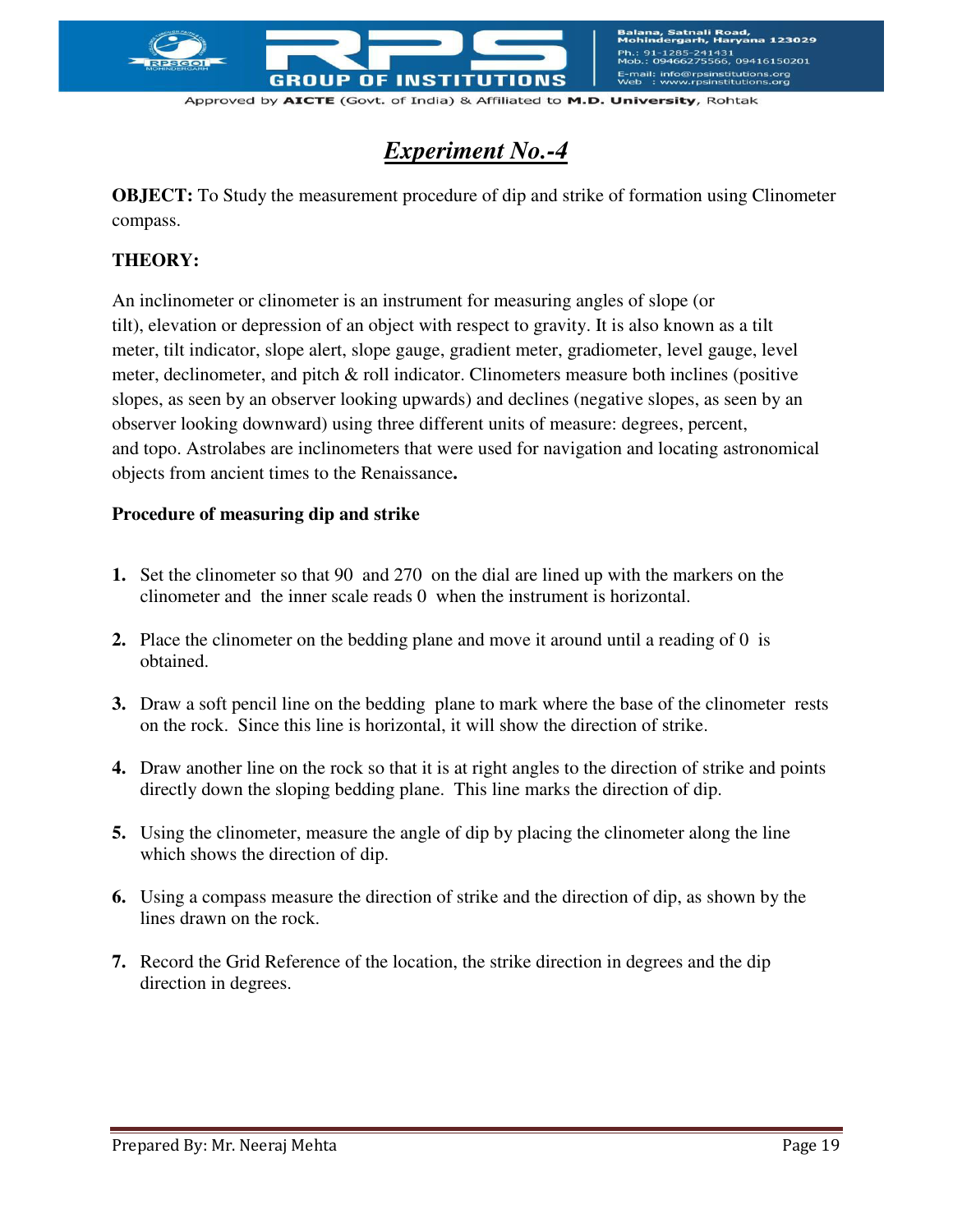

tnali Road,<br>Iarh, Harvana 123029 1431<br>566, 09416150201 E-mail: info@rpsinstitutions.org<br>Web : www.rpsinstitutions.org

Approved by AICTE (Govt. of India) & Affiliated to M.D. University, Rohtak

## *Experiment No.-5*

**OBJECT:** To Study the various geological cross-sections.

### **Theory:**

**Geological Cross-sections**- A geological cross-section is a graphic representation of the intersection of the geological bodies in the subsurface with a vertical plane of a certain orientation. It is a section of the terrain where the different types of rocks, their constitution and internal structure and the geometric relationship between them are represented. It is an approximate model of the real distribution of the rocks in depth, consistent with the information available on the surface and the subsurface. It can also represent the extension of the materials of the structures that have been eroded above the topographic surface.

The cross-sections are an indispensable complement of the geological maps; maps and crosssections are fruit of the interpretation of the arrangement of the rocks using diverse types of data, normally incomplete and with different degrees of uncertainty. Both are bi-dimensional representations of the geological reality and jointly allow us to understand the tri-dimensional structure of the rocky volumes and, in consequence, the geological history of a zone.

The geological cross-sections have a very relevant economic and social importance. They are the basis for planning engineering works, fundamentally the lineal works that affect the surface and the subsurface (roads, tunnels, utilities) and for the exploration and production of geological resources: water, stones, minerals and energy.

The various geological cross-sections are as follows-

- 1. Folds
- 2. Faults
- 3. Joints
- 4. Unconformities

#### **Folds:**

There are two principle mechanisms by which rocks deform: plastically to form folds, and brittly to form faults. When exposed to compressional stress, rock can either fold or fault. However, rocks lack the ability to experience significant plastic deformation under conditions of tensional or transform stress. As such, folds are nearly always the products of compressional force. When applied to sedimentary rocks, compression results in the formation of sets of folds that are oriented perpendicular to the stress direction.

When viewed in cross-section, folds can be recognized as either concave up or concave down. The concave up (or U-shaped) folds are termed synclines while the concave down (or A-shaped)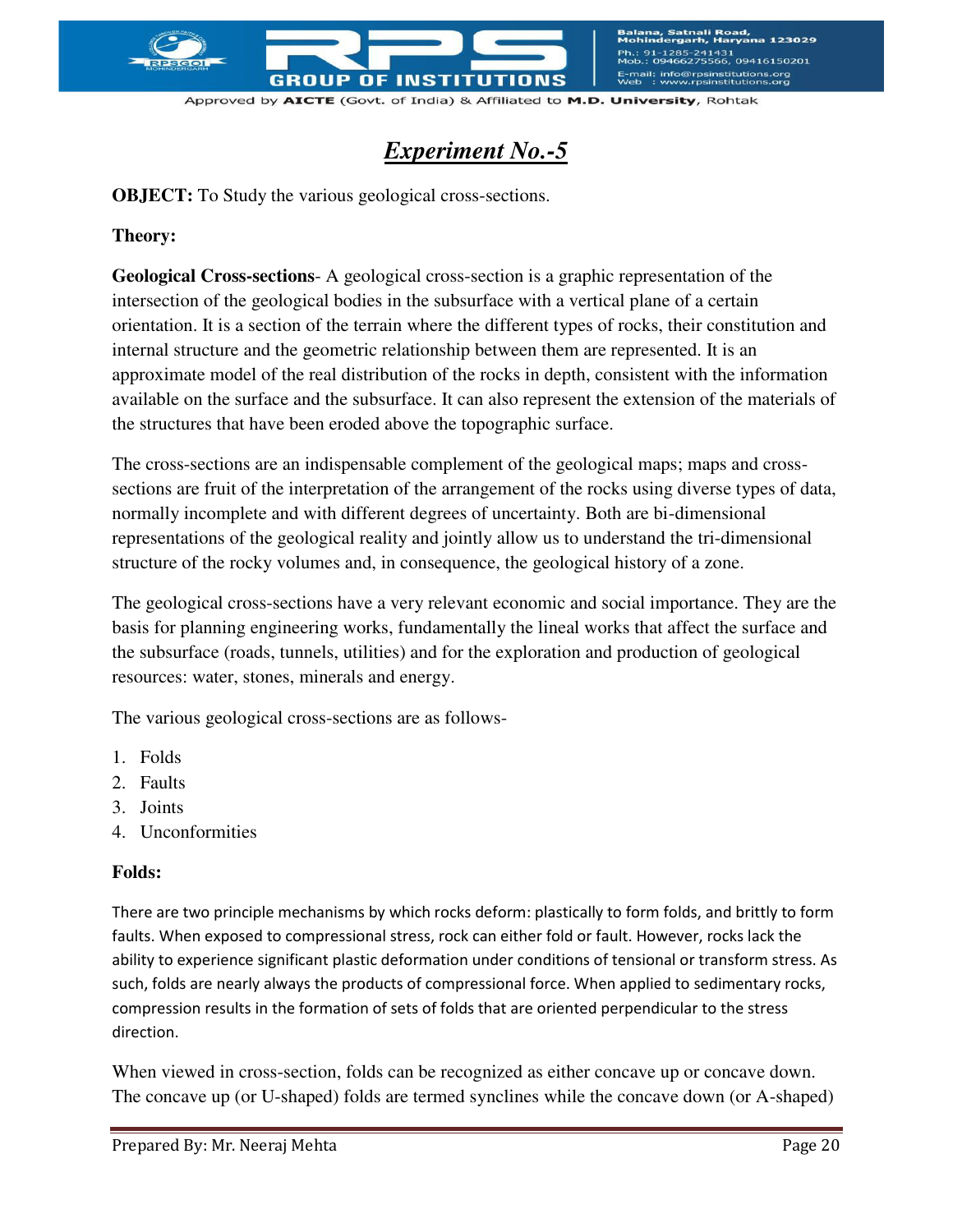

folds are known as anticlines. Commonly, these two fold types occur as linked structures. Each fold consists of two sides, or limbs, that are separated by an imaginary axial plane that divides the fold.



Fold geometries are categorized by the angular relationships between the fold limbs, the axial plane, and an imaginary horizontal plane. Symmetrical folds are recognized by the angular symmetry of the limbs on either side of the axial plane. A special case is the upright symmetrical fold, wherein the axial plane is vertical and the dip angles of beds in both limbs are equal. Conversely, the limbs of asymmetrical folds have dip angles that are unequal. Thus, an asymmetrical fold has a steeply dipping limb and a shallowly dipping limb. Importantly, asymmetrical folds are also characterized by a dipping axial plane wherein the axial plane dips in the same direction as the shallowly dipping limb of the fold.



As the dip angle of the axial plane decreases, the steeply dipping limb reaches a vertical orientation. Continued deformation past this point produces an overturned fold. Structures of this type are recognized by the "turned-over" nature of the steeply dipping limb. In this case, both limbs and the axial plane dip in the same direction. If deformation is sufficiently intense, the axial plane of the fold will be pushed over to a horizontal position. In this extreme situation, both limbs of the fold and the axial plane are parallel. These very tightly folded structures are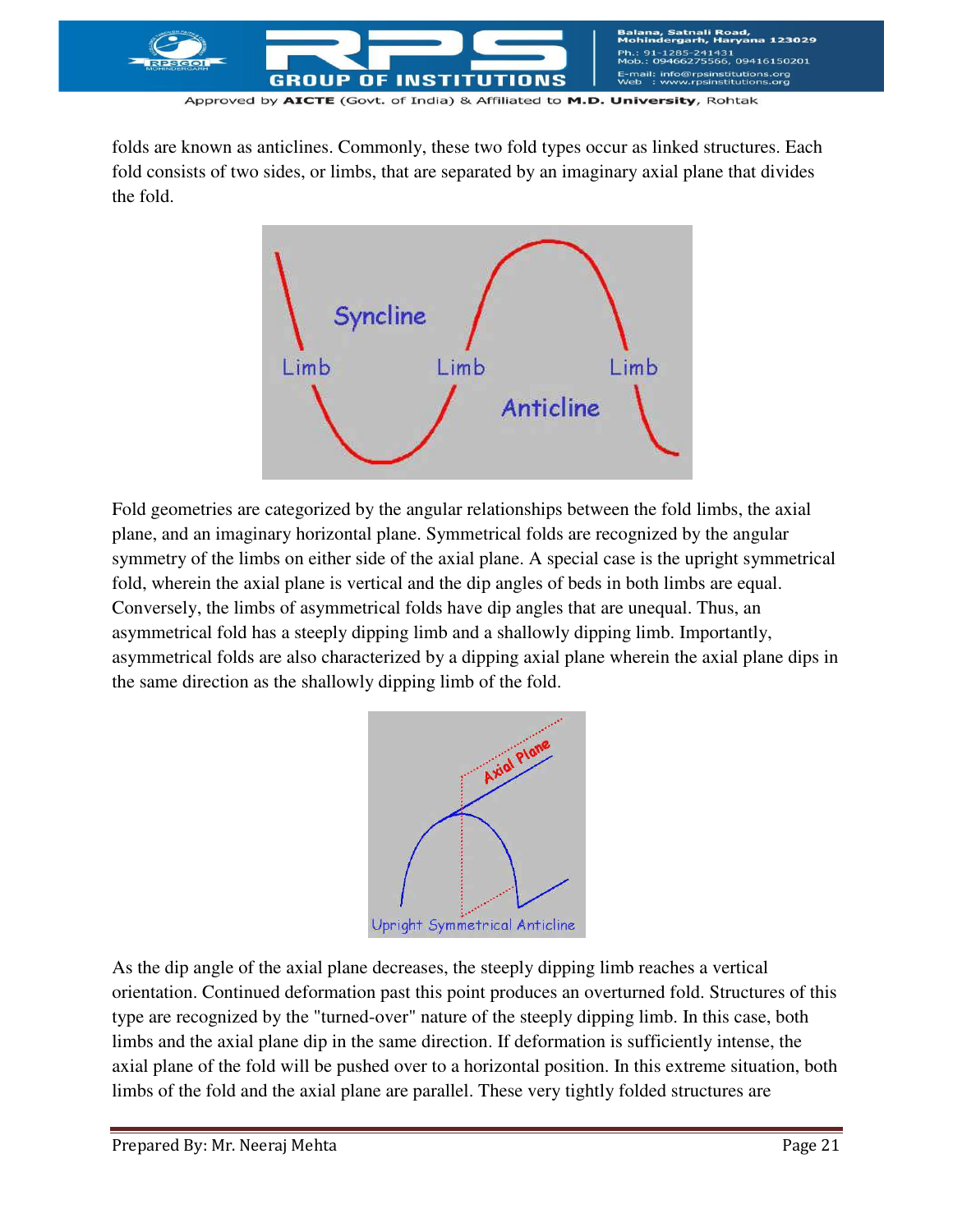

common in intensely deformed mountain ranges such as the Alps and are known as recumbent.



## *Plunging Folds*

So far, folds have been described in terms of their two-dimensional cross-sections. However, many folds are more complex. In order to understand such three-dimensional complexity consider the case of a simple, upright, symmetrical anticline. The axial plane intersects the fold along a line at the top of the structure. This line of intersection is known as the trace of the axial plane because the line can be "traced" or "drawn" on the folded bed. On a simple upright fold, the trace of the axial plane is a horizontal line. However, in many folds this line is inclined to the horizontal. When this occurs the entire fold is tilted in a direction that is perpendicular to the dip direction of the limbs – it is a plunging fold. To more completely visualize this three-dimensional geometry take a sheet of paper and draw a line length-wise down its center. Fold the paper so that a symmetrical upright anticline is formed with the line at the top of the fold. Orient the paper so the trace of the axial plane is pointing towards you. Now, tilt the paper so the fold plunges towards you. Reverse the plunge direction so the fold is tilted away.

## *Age Relations*

Prior to deformation, sedimentary rocks exist as horizontal beds, the oldest of which are on the bottom (first formed) and the youngest of which are on top (last formed). When folded, this simple sequential age relationship produces patterns on the eroded landscape. The presence of these patterns allows for rapid determination of the geometry of folding. Anticlines are characterized by the presence of the oldest rocks in the center of their structure while synclines have their youngest beds in the central position. When folds are plunging the rocks of different ages exhibit curving patters but retain the basic age relationships of synclines and anticlines. In order to fully grasp the relationship between fold geometry and age, draw a few examples in cross-section and map-view.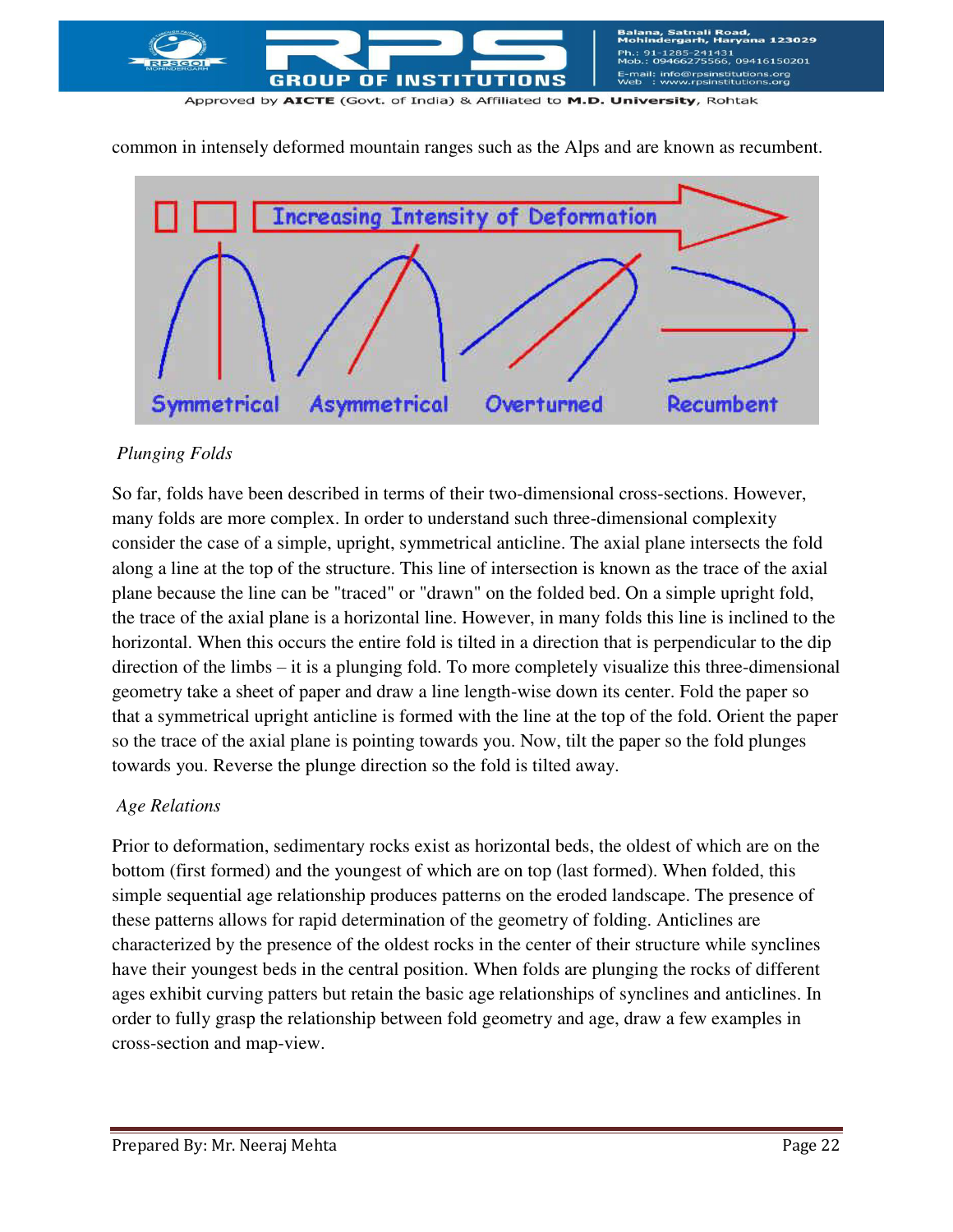



## **Fold:**

The folding of rock most commonly occurs under conditions of compressional stress. However, the brittle failure of rocks to produce faults occurs in a wide-range of complex ways. Generally, faults occur under conditions of low lithostatic pressure in the upper regions of the crust. Additionally, faults are associated with all three forms of force: compression, tension, and transform stress. In each case, a specific geometry of faulting is associated with each stress type.

Technically, a fault is a break in rock along which some movement, or displacement, has occurred; breaks in rock that do not have any measurable displacement are known as fractures or joints. Faults are classified by the nature of the displacement. That is, by how one side of the fault moved relative to the other. The reason movement occurs along faults is because such motion is the mechanism by which stress is transformed into strain during brittle deformation. There are two general types of motion on faults: dip-slip and strike-slip. A fault plane can be thought of in the same way as any other plane in space – such as a bed of sedimentary rock – it has a dip angle and a strike angle that are measured in the same way as they are for sedimentary beds. However, in this case, the significance of these angles is that they can be used to describe displacement along the fault. In the case of dip-slip movement, one side of the fault moves up or down along the dip of the fault plane. Conversely, in strike-slip motion, one side of the fault moves laterally past the other along the fault's surface. Dip-slip displacement occurs during the application of compressional and tensional stresses while strike-slip motion occurs by transform stress.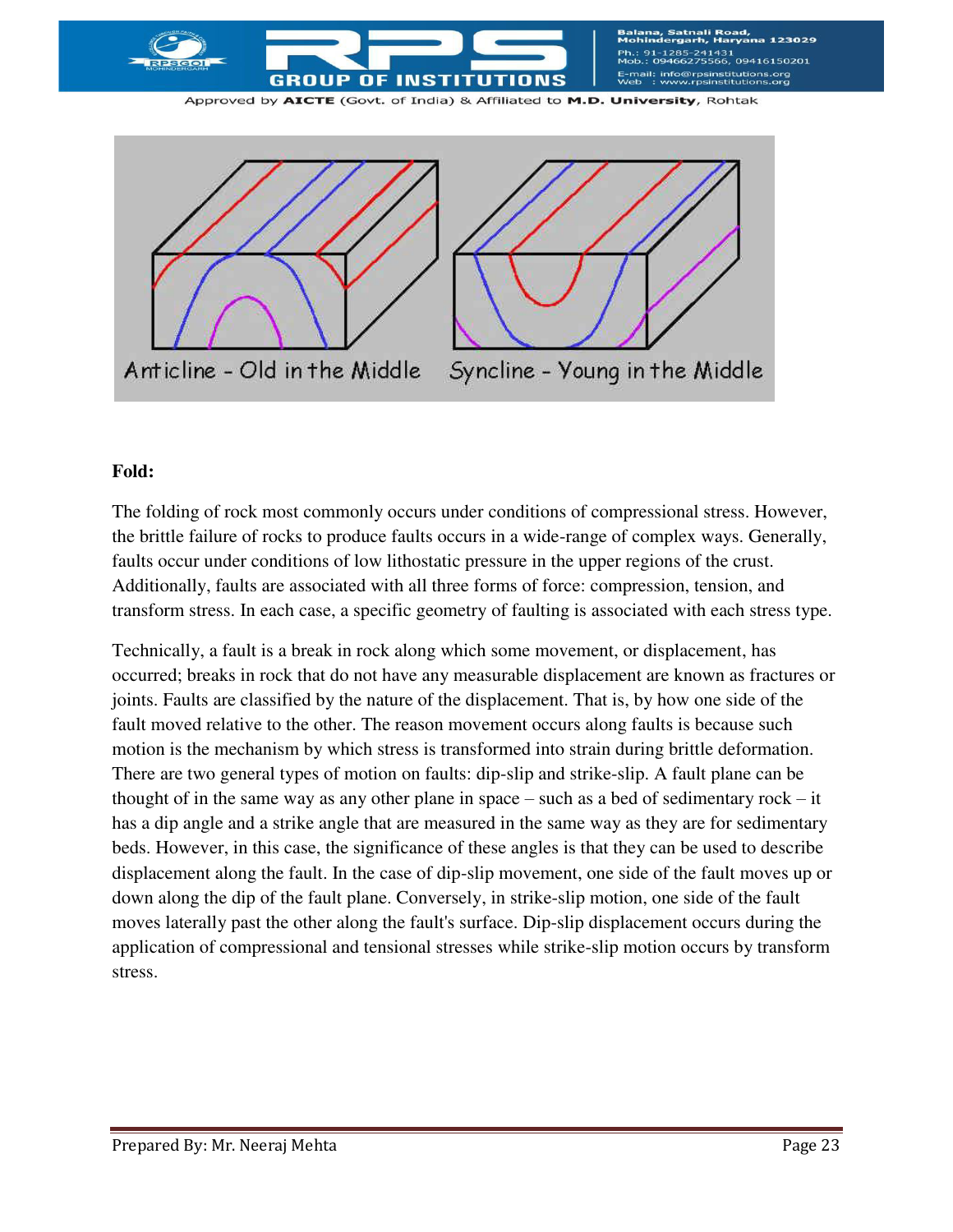



#### *Dip-slip Faults*

Description of dip-slip motion begins with an understanding of the two sides of a fault plane. Consider a fault that is dipping at a uniform angle to the right. The right hand side of the fault is not only to the right of the fault plane, it is also everywhere above the fault. The left hand side is likewise everywhere under the fault plane. Importantly, the upper and lower sides of the fault plane are defined independently of the right or left hand sides. The side of the fault that is above the fault plane is always known as the hanging wall of the fault while the underside of the fault is known as the foot wall. These names were derived from early miners who tunneled along the fault surface in search of mineral deposits.

Within the general class of dip-slip faults, there are two important divisions. In those faults that are formed by tensional stresses there must be a net lengthening of the total area being deformed. That is, tension tries to stretch rocks. When that stress is taken up by brittle deformation the hanging wall (upper side) of the fault moves downward along the fault plane. This form of displacement – hanging wall down – produces a dip-slip fault known as a normal fault.

The second form of dip-slip fault is produced by compressional deformation. In this case, the compressional forces act to shorten the rocks. This is accomplished by motion of the hanging wall upward along the dip of the fault. Thus, hanging wall up motion is driven by compressional force and the resultant structure is termed a reverse fault.

A special case of reverse faults occurs when thick sequences of sedimentary rocks are put under compressional stress. In these cases the reverse faulting occurs in a series of steeply dipping ramps and bedding parallel flats to produce a thrust fault. The significance of this style of faulting is that a great deal of compressional displacement can be accomplished and, as such,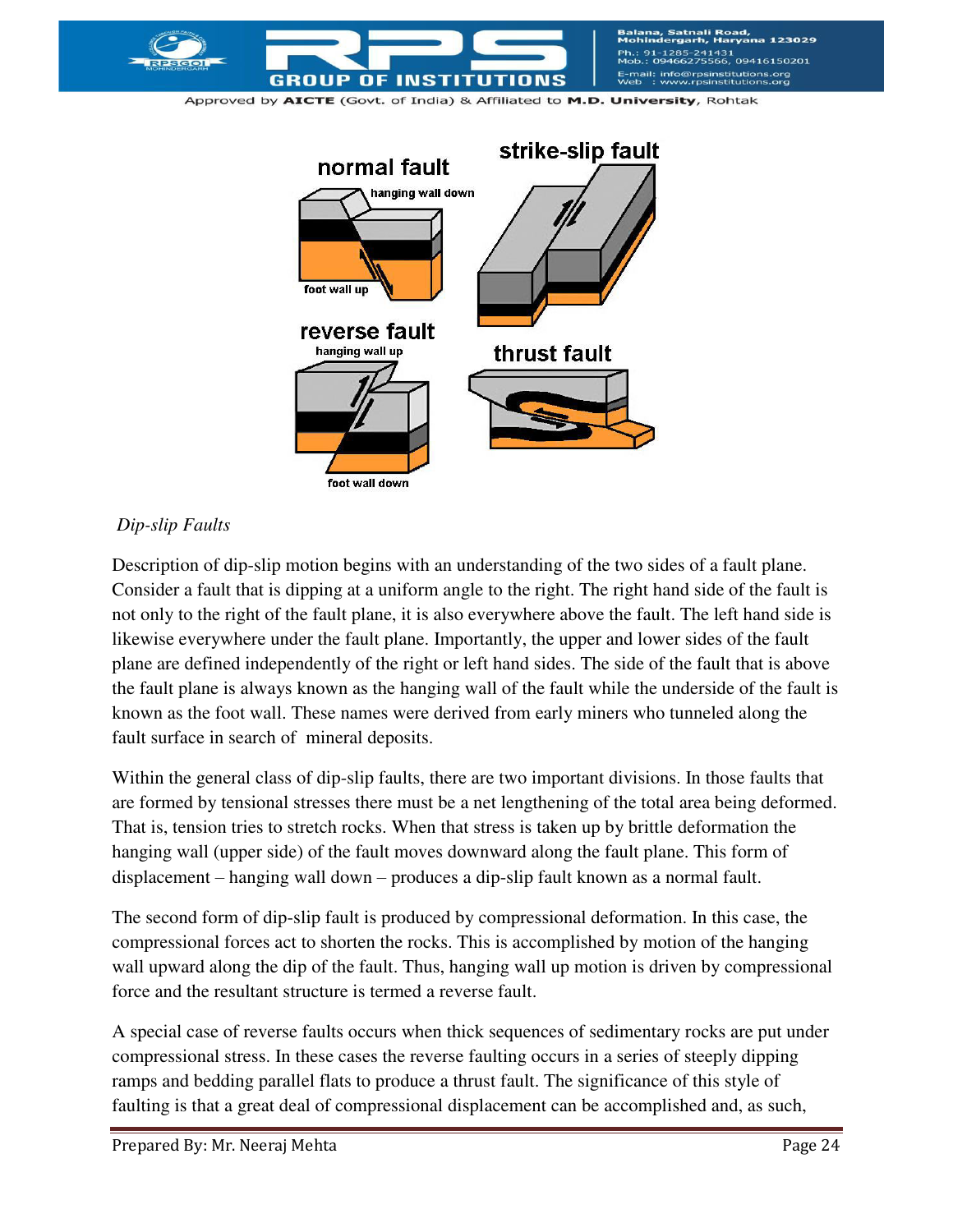

thrust faulting provides an important style of deformation in compressional settings.

## *Strike-slip Faults*

The second major class of faults are those that experience strike-slip motion. Transform forces produce a sheering stress in rock. Importantly, however, rocks are very weak in sheering and tend to only deform brittly. When rocks break due to transform stress, the dip angle of the fault plane is less important than the strike angle. The sense of motion along the fault is in the direction of the strike of the fault plane. That is, one side of the fault slips past the other. Importantly, the graphical description of motion along a strike-slip fault is done by map-view illustrations rather than cross-sections.

Strike-slip faults are broken into two different geometries based upon the sense of sheer that occurs along the fault. In this case the sides of the fault plane are not given special names. However, the direction of motion does define the specific type of strike-slip fault. Imagine looking down on a strike-slip fault, the trace of the fault is trending north-south. Thus, there is an eastern side of the fault and a western side of the fault. There are two possible types of strike-slip motion possible. The eastern side of the fault can either move north or south relative to the western side. These two forms of motion are named based upon a simple convention. Imagine standing astride the trace of the fault, looking north, with your right foot on the eastern block and your left on the western block. If the eastern block moves south, past you, that sense of sheer is termed right lateral (imagine your right hand sliding back past you as it follows the moving block). Conversely, if the western block moves south relative to the eastern block, this geometry is termed a left lateral motion. Importantly, the sense of motion is independent of east and west or north and south. A left lateral fault is left lateral no matter what orientation it is observed from. The same is true of right lateral motion.

## **Joints:**

A **joint** is a break [\(fracture\)](http://en.wikipedia.org/wiki/Fracture_\(geology\)) of natural origin in the continuity of either a layer or body of [rock](http://en.wikipedia.org/wiki/Rock_\(geology\)) that lacks any visible or measurable movement parallel to the surface (plane) of the fracture. Although they can occur singly, they most frequently occur as joint sets and systems. A **joint set** is family of parallel, evenly spaced joints that can be identified through mapping and analysis of the orientations, spacing, and physical properties. A **joint system** consists of two or more interlocking joint sets. The distinction between joints and [faults](http://en.wikipedia.org/wiki/Fault_\(geology\)) hinges on the terms *visible* or *measurable* which depends on the scale of observation. Faults differ from joints in that they exhibit visible or measurable lateral movement between the opposite surfaces of the fracture. As a result, a joint may have been created by either strict movement of a rock layer or body perpendicular to the fracture or by varying degrees of lateral displacement parallel to the surface (plane) of the fracture that remains "invisible" at the scale of observation.<sup>[\[1\]\[2\]](http://en.wikipedia.org/wiki/Joint_\(geology\)#cite_note-Mandl2005a-1)[\[3\]](http://en.wikipedia.org/wiki/Joint_\(geology\)#cite_note-Goudie204a-3)</sup>

Joints are among the most universal geologic structures as they are found in most every exposure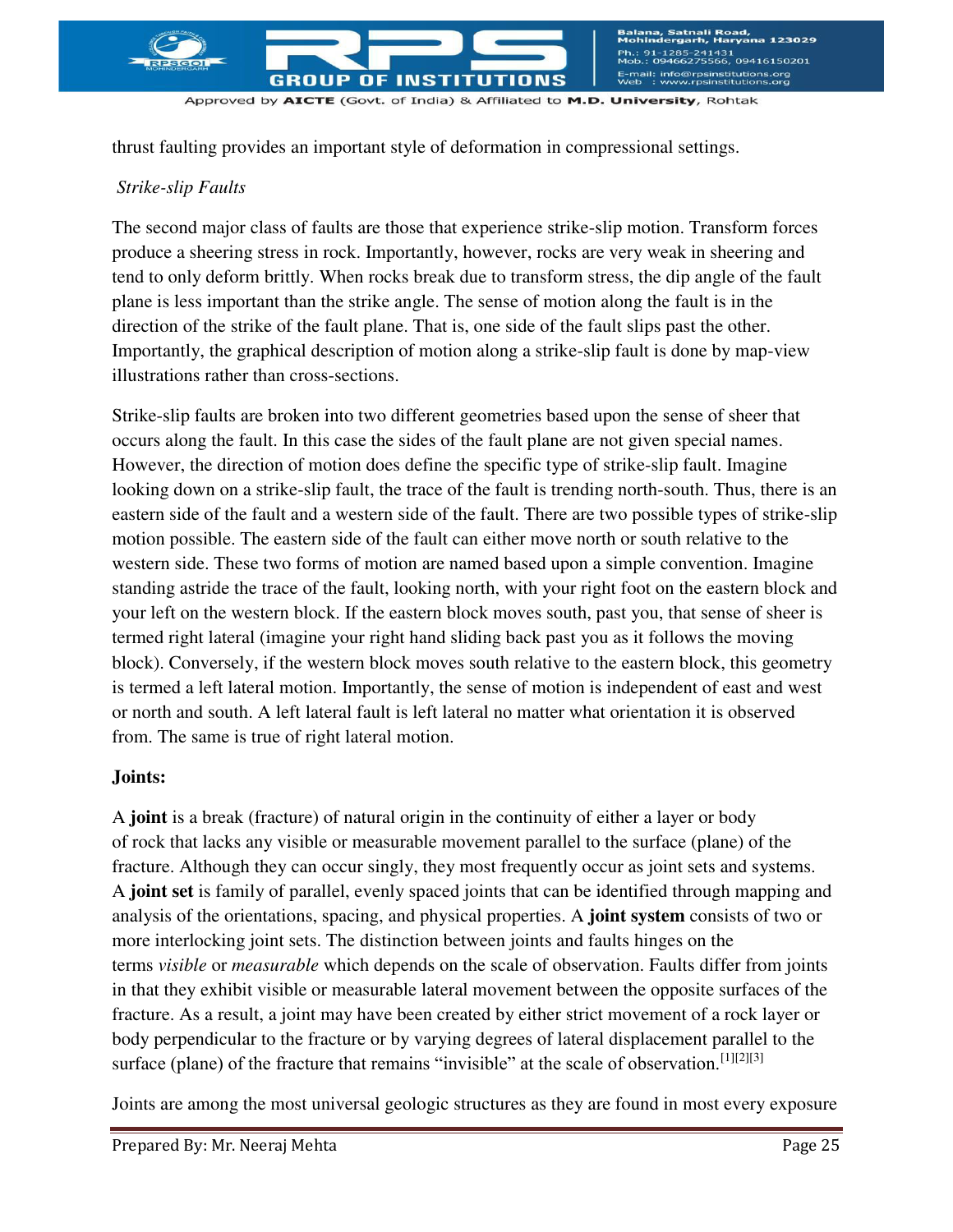

iatnali Road,<br>rgarh, Harvana 123029 !41431<br>'5566, 09416150201 E-mail: info@rpsinstitutions.org<br>Web : www.rpsinstitutions.org

Approved by AICTE (Govt. of India) & Affiliated to M.D. University, Rohtak

of rock. They vary greatly in appearance, dimensions, and arrangement, and occur in quite different [tectonic](http://en.wikipedia.org/wiki/Tectonic) environments. Often, the specific origin of the stresses that created certain joints and associated joint sets can be quite ambiguous, unclear, and sometimes controversial. The most prominent joints occur in the most well-consolidated, lithified, and highly competent rocks, such as [sandstone,](http://en.wikipedia.org/wiki/Sandstone) [limestone,](http://en.wikipedia.org/wiki/Limestone) [quartzite,](http://en.wikipedia.org/wiki/Quartzite) and [granite.](http://en.wikipedia.org/wiki/Granite) Joints may be open fractures or filled by various materials. Joints, which are infilled by precipitated [minerals](http://en.wikipedia.org/wiki/Minerals) are called [veins](http://en.wikipedia.org/wiki/Vein_\(geology\)) and joints filled by solidified [magma](http://en.wikipedia.org/wiki/Magma) are called [dikes.](http://en.wikipedia.org/wiki/Dike_\(geology\))

#### **Types of joints**

Joints are classified either by the processes responsible for their formation or their geometry.

#### **Classification of joints by geometry**

The geometry of joints refers to the orientation of joints as either plotted on [stereonets](http://en.wikipedia.org/wiki/Stereonet) and [rose](http://en.wikipedia.org/wiki/Pie_chart)[diagrams](http://en.wikipedia.org/wiki/Pie_chart) or observed in rock exposures. In terms of geometry, three major types of joints, nonsystematic joints, systematic joints, and [columnar jointing](http://en.wikipedia.org/wiki/Columnar_jointing) are recognized.<sup>[\[2\]\[4\]](http://en.wikipedia.org/wiki/Joint_\(geology\)#cite_note-DavisOthers2012a-2)</sup>

**Nonsystematic joints** are joints that are so irregular in form, spacing, and orientation. They are so irregular, they cannot be readily grouped into distinctive, through-going joint sets.<sup>[\[2\]\[4\]](http://en.wikipedia.org/wiki/Joint_\(geology\)#cite_note-DavisOthers2012a-2)</sup>

**Systematic joints** are planar, parallel, joints that can be traced for some distance, and occur at regularly, evenly spaced distances on the order centimeters, meters, tens of meters, or even hundreds of meters. As a result, they occur as families of joints that form recognizable joint sets. Typically, exposures or ourcrops within a given area or region of study contains two or more sets of systematic joints, each with its own distinctive properties such as orientation and spacing, that intersect to form well-defined joint systems.

Based upon the angle at which joint sets of systematic joints intersect to form a joint system, systematic joints can be subdivided into conjugate and orthogonal joint sets. The angles at which joint sets within a joint system commonly intersect is called by structural geologists as the *dihedral angles.*When the dihedral angles are nearly 90° within a joint system, the joint sets are known as *orthogonal joint sets*. When the dihedral angles are from 30 to 60° within a joint system, the joint sets are known as *conjugate joint sets*.

Within regions that have experienced tectonic deformation, systematic joints are typically associated with either layered or bedded strata that has bee[nfolded](http://en.wikipedia.org/wiki/Fold_\(geology\)) into [anticlines](http://en.wikipedia.org/wiki/Anticline) and [synclines.](http://en.wikipedia.org/wiki/Syncline) Such joints can be classified according to their orientation in respect to the axial planes of the folds as they often commonly form in a predictable pattern with respect to the hinge trends of folded strata. Based upon their orientation to the axial planes and axes of folds, the types of systematic joints are:

*Longitudinal joints* – Joints which are roughly parallel to fold axes and often fan around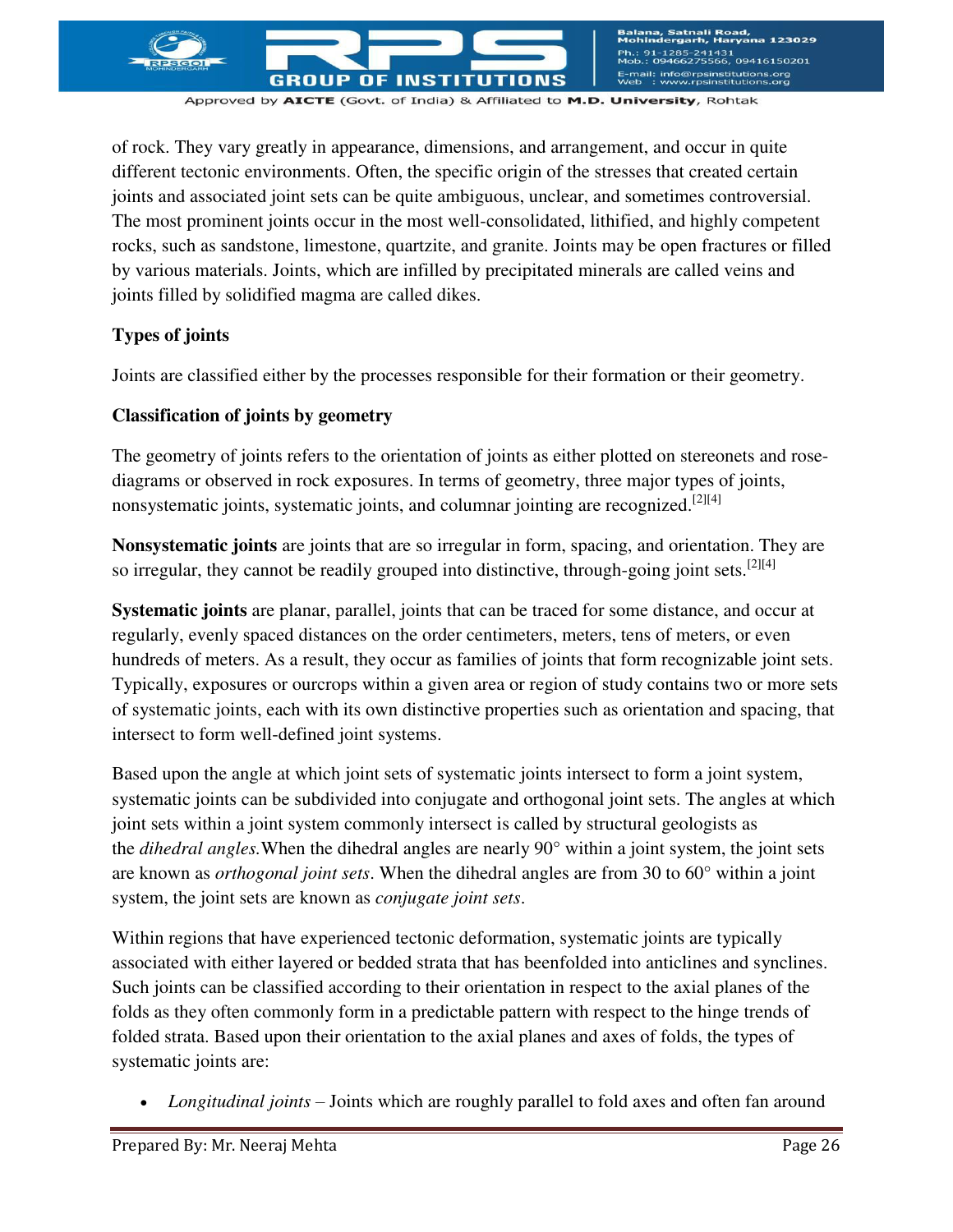

the fold.

- *Cross-joints* Joints which are approximately perpendicular to fold axes.
- *Diagonal joints* Joints which typically occur as conjugate joint sets that trend oblique to the fold axes.
- *Strike joints* Joints which trend parallel to the strike of the axial plane of a fold.
- *Cross-strike joints* Joints which cut across the axial plane of a fold.<sup>[\[2\]\[4\]](http://en.wikipedia.org/wiki/Joint_\(geology\)#cite_note-DavisOthers2012a-2)</sup>

**Columnar jointing** is a distinctive type of joints that join together at triple junctions either at or about 120° angles. These joints split a rock body into long, prisms or columns. Typically, such columns are hexangonal, although 3-, 4-, 5- and 7-sided columns are relatively common. The diameter of these prismatic columns range from a few centimeters to several metres.

## **Types of joints with respect to formation**[\[edit\]](http://en.wikipedia.org/w/index.php?title=Joint_\(geology\)&action=edit§ion=4)

Joints can also be classified according to their origin. On the basis of their origin, joints have been divided into a number of different types that include tectonic, hydraulic, exfoliation, unloading (release), and cooling joints depending on the specific author and publication. Also, the origin of many joint sets often can be unclear and quite ambiguous. Often, different authors have proposed multiple and contradictory hypotheses for specific joint sets and types. Finally, it should be kept in mind that different joints in the same outcrop may have formed at different times and for different reasons.

**Tectonic joints** are joints that formed by the relative displacement of the joint walls is normal to its plane as the result of brittle deformation of bedrock in response to regional or local tectonic deformation of bedrock. Such joints form when directed tectonic stress causes the tensile strength of bedrock to be exceeded as the result of the stretching of rock layers under conditions of elevated pore fluid pressure and directed tectonic stress. Tectonic joints often reflect local tectonic stresses associated with local folding and faulting. Tectonic joints occur as both nonsystematic and systematic joints, including orthogonal and conjugate joint sets.

**Hydraulic joints** are joints thought to have formed when pore fluid pressure became elevated as a result of vertical gravitational loading. In simple terms, the accumulation of either sediments, volcanic, or other material causes an increase in the pore pressure of groundwater and other fluids in the underlying rock when they cannot move either laterally of vertically in response to this pressure. This also causes an increase in pore pressure in preexisting cracks that increases the tensile stress on them perpendicular to the minimum principal stress (the direction in which the rock is being stretched). If the tensile stress exceeds the magnitude of the least principal compressive stress the rock will fail in a brittle manner and these cracks propagate in a process called *[hydraulic fracturing](http://en.wikipedia.org/wiki/Hydraulic_fracturing)*. Hydraulic joints occur as both nonsystematic and systematic joints,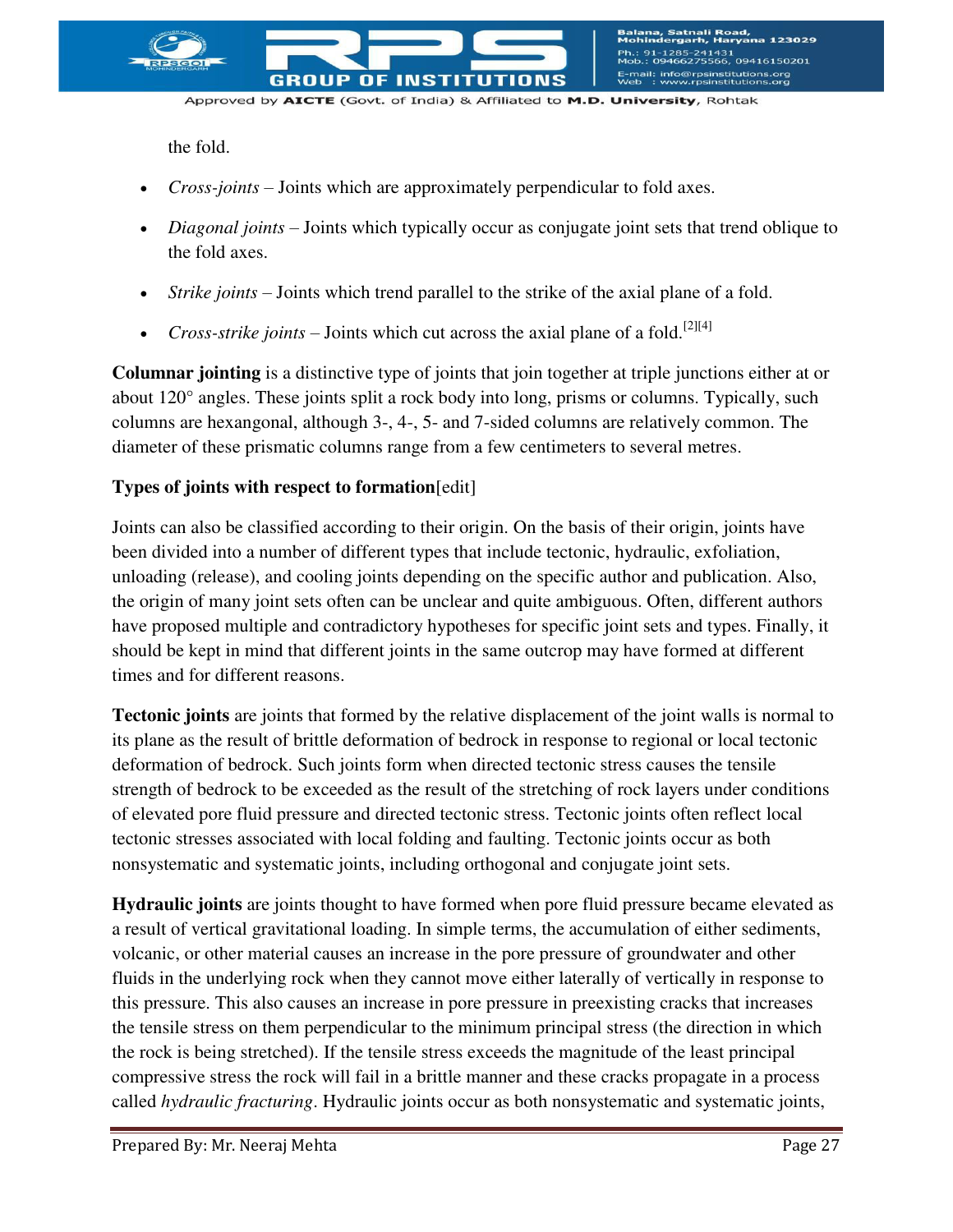including orthogonal and conjugate joint sets. In some cases, joint sets can be a tectonic hydraulic hybrid.

**Exfoliation joints** are sets of flat-lying, curved, and large joints that are restricted to massively exposed rock faces in an deeply eroded landscape. [Exfoliation jointing](http://en.wikipedia.org/wiki/Exfoliation_joints) consists of fan-shaped fractures varying from a few meters to tens of meters in size that lie sub-parallel to the topography. The vertical, gravitational load of the mass of a mountain-size bedrock mass drives longitudinal splitting and causes outward buckling toward the free air. In addition, paleostress sealed in the granite before the granite was exhumed by erosion and released by exhumation and canyon cutting is also a driving force for the actual spalling.

**Unloading joints** or **release joints** are joints formed near the surface during uplift and erosion. As bedded sedimentary rocks are brought closer to the surface during uplift and erosion, they cool, contract and become relaxed elastically. This causes stress buildup that eventually exceeds the tensile strength of the bedrock and results in the formation of jointing. In the case of unloading joints, compressive stress is released either along preexisting structural elements (such as cleavage) or perpendicular to the former direction of tectonic compression.

**Cooling joints** are columnar joints that result from the cooling of either lava from the exposed surface of a lava lake or flood basalt flow or the sides of a tabular igneous, typically basaltic, intrusion. They exhibit a pattern of joints that join together at triple junctions either at or about 120° angles. They split a rock body into long, prisms or columns that are typically hexagonal, although 3-, 4-, 5- and 7-sided columns are relatively common. They form as a result of a cooling front that moves from some surface, either the exposed surface of a lava lake or flood basalt flow or the sides of a tabular igneous intrusion into either lava of the lake or lava flow or magma of a dike or sill.

## **Uncofmities:**

An unconformity is a buried [erosional](http://en.wikipedia.org/wiki/Erosional) or non-depositional surface separating two [rock](http://en.wikipedia.org/wiki/Rock_\(geology\)) masses or [strata](http://en.wikipedia.org/wiki/Stratum) of different ages, indicating that [sediment](http://en.wikipedia.org/wiki/Sediment) deposition was not continuous. In general, the older layer was exposed to erosion for an interval of time before deposition of the younger, but the term is used to describe any break in the [sedimentary](http://en.wikipedia.org/wiki/Sedimentary_rocks) [geologic record.](http://en.wikipedia.org/wiki/Geologic_record)

The rocks above an unconformity are younger than the rocks beneath (unless the sequence has been overturned). An unconformity represents [time](http://en.wikipedia.org/wiki/Geologic_time) during which no sediments were preserved in a region. The local record for that time interval is missing and geologists must use other clues to discover that part of the geologic history of that area. The interval of geologic time not represented is called a *hiatus*.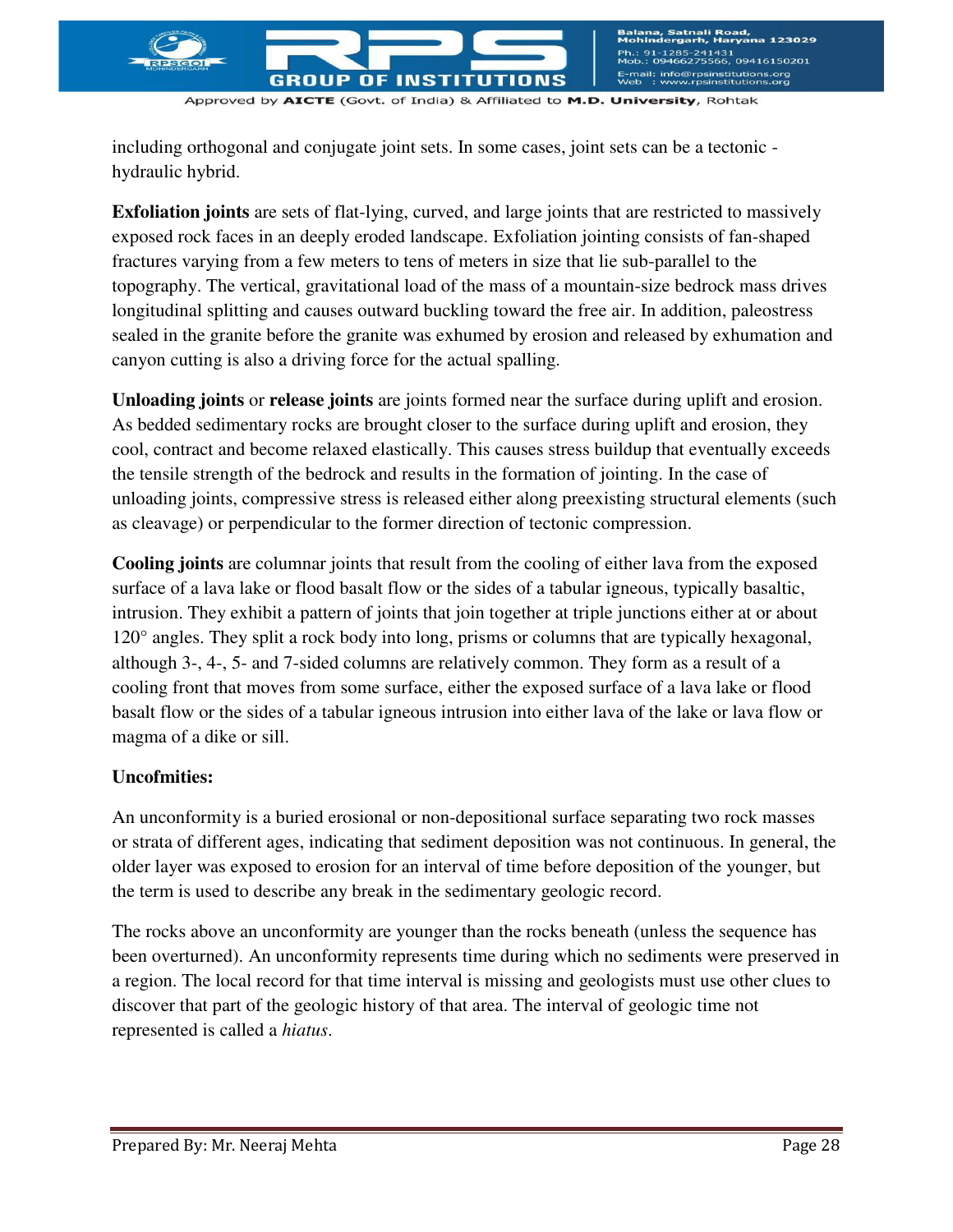

nali Road,<br>arh. Harvana 123029 131<br>56, 09416150201 E-mail: info@rpsinstitutions.org<br>Web : www.rpsinstitutions.org

Approved by AICTE (Govt. of India) & Affiliated to M.D. University, Rohtak

## **Types of unconformities**

#### **Disconformity**



Disconformity

A disconformity is an unconformity between parallel [layers](http://en.wikipedia.org/wiki/Stratum) of [sedimentary rocks](http://en.wikipedia.org/wiki/Sedimentary_rocks) which represents a period of erosion or non-deposition.[\[3\]](http://en.wikipedia.org/wiki/Unconformity#cite_note-Monroe-3) Disconformities are marked by features of [subaerial](http://en.wikipedia.org/wiki/Subaerial) erosion. This type of erosion can leave channels and [paleosols](http://en.wikipedia.org/wiki/Paleosols) in the rock record.[\[4\]](http://en.wikipedia.org/wiki/Unconformity#cite_note-4) A paraconformity is a type of disconformity in which the separation is a simple bedding plane with no obvious buried erosional surface.<sup>[\[5\]](http://en.wikipedia.org/wiki/Unconformity#cite_note-5)</sup>

#### **Nonconformity**



Nonconformity

A nonconformity exists between sedimentary rocks and [metamorphic](http://en.wikipedia.org/wiki/Metamorphic_rocks) or [igneous rocks](http://en.wikipedia.org/wiki/Igneous_rocks) when the sedimentary rock lies above and was deposited on the pre-existing and eroded metamorphic or igneous rock. Namely, if the rock below the break is igneous or has lost its bedding by metamorphism, the plane of juncture is a nonconformity

#### **Angular unconformity**



Angular unconformity

An angular unconformity is an unconformity where horizontally parallel [strata](http://en.wikipedia.org/wiki/Stratum) of sedimentary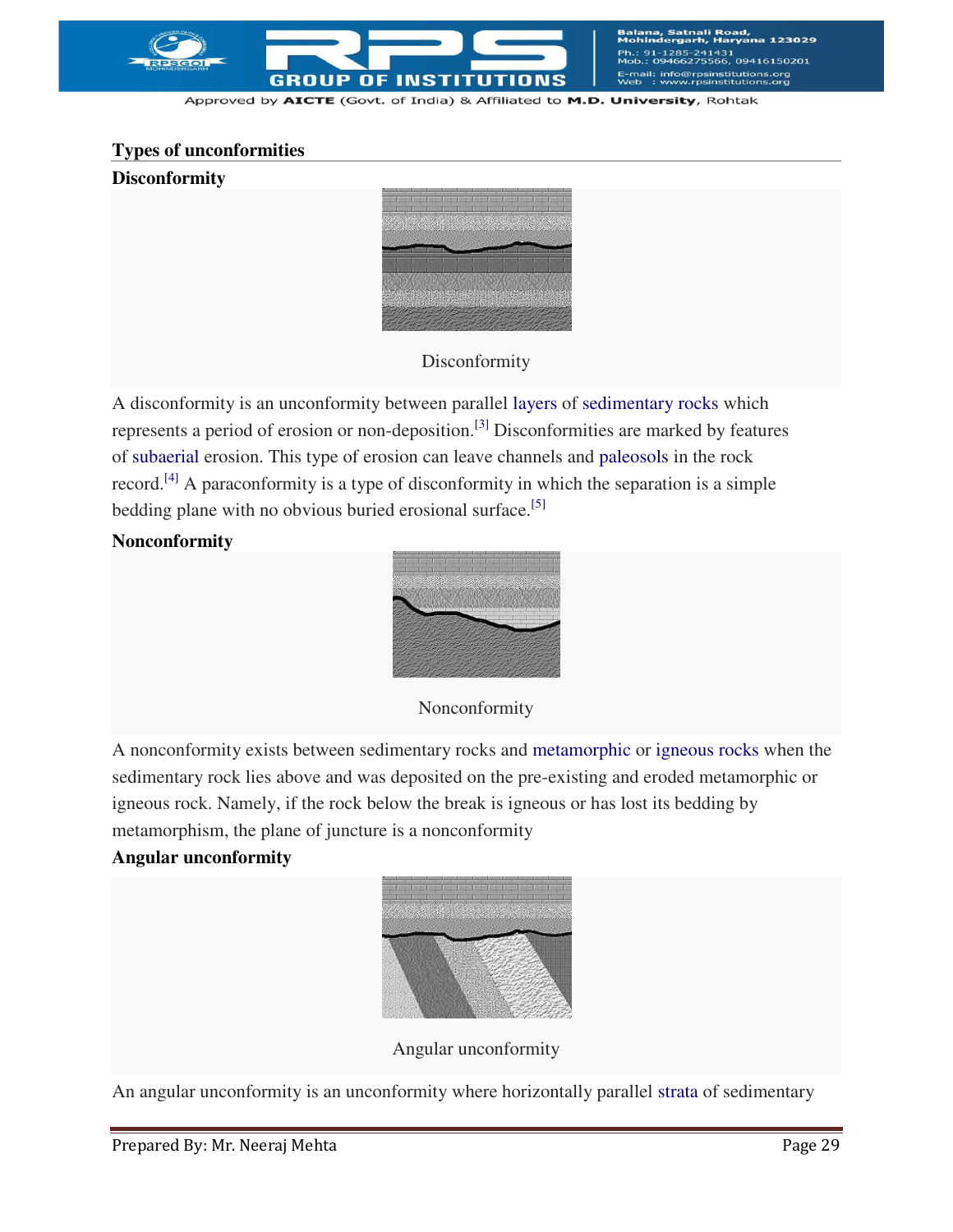

rock are deposited on tilted and eroded layers, producing an angular discordance with the overlying horizontal layers. The whole sequence may later be deformed and tilted by further [orogenic](http://en.wikipedia.org/wiki/Orogeny) activity. A typical case history is presented by the paleotectonic evolution of the Briançonnais realm (Swiss and French Prealps) during the Jurassic (Septfontaine, 1984, 1995).

#### **Paraconformity**



A paraconformity is a type of unconformity in which strata are parallel; there is little apparent erosion and the unconformity surface resembles a simple bedding plane. It is also called nondepositional unconformity or pseudoconformity.

#### **Buttress unconformity**

A buttress unconformity is when younger bedding is deposited against older strata thus influencing its bedding structure.

#### **Blended unconformity**

A blended unconformity is a type of disconformity or nonconformity with no distinct separation plane or contact, sometimes consisting of soils, paleosols, or beds of pebbles derived from the underlying rock.

#### **Biconformity**



#### Biconformity

A biconformity is when an older unconformity is directly overlain by a younger unconformity. Biconformity is an unconformity surface that represents two known unconformity surfaces of different ages but directly overlying each other as though they both were a single unconformity surface.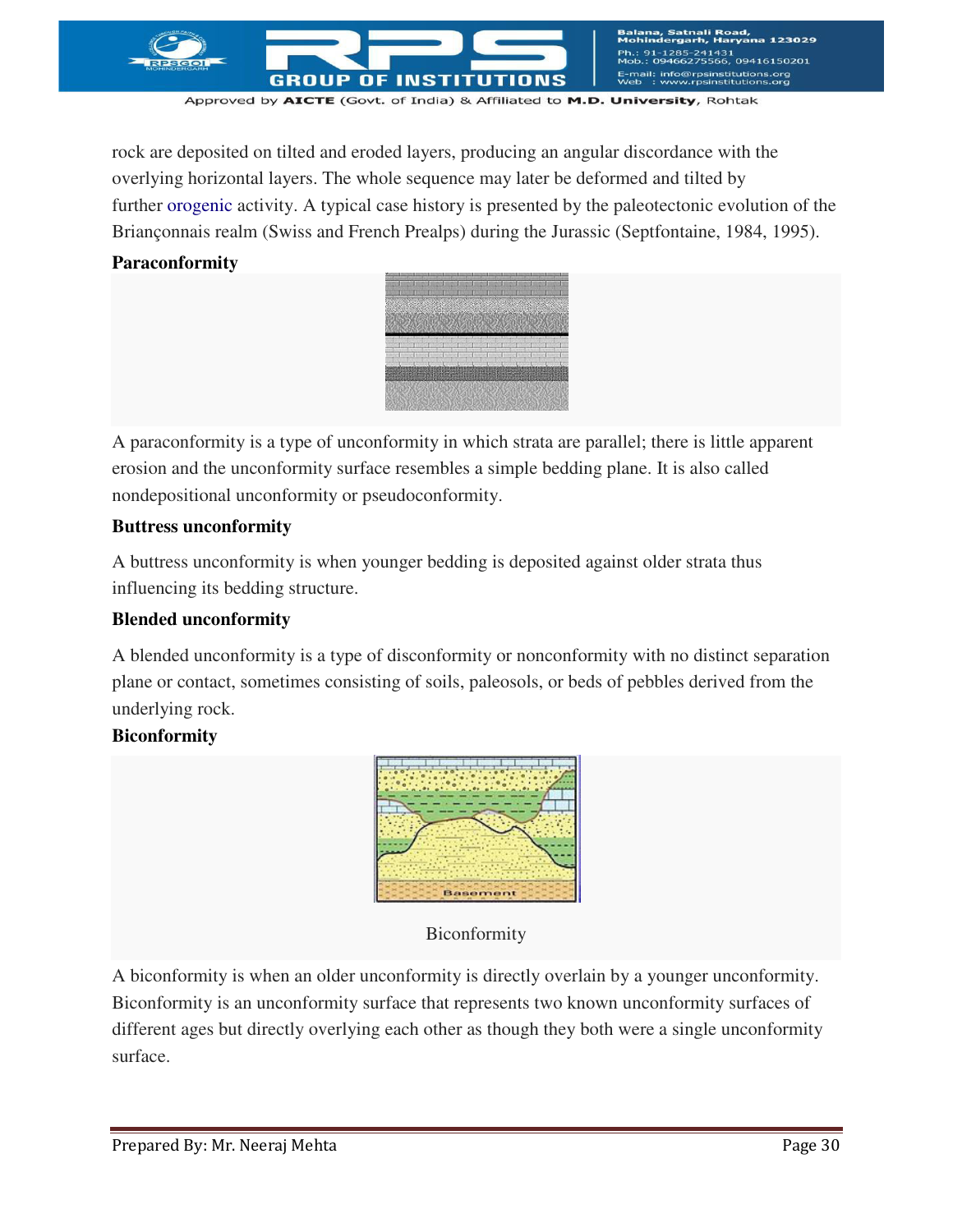

a, Satnali Road<mark>,</mark><br>dergarh, Harvana 123029 241431<br>75566, 09416150201 E-mail: info@rpsinstitutions.org<br>Web : www.rpsinstitutions.org

Approved by AICTE (Govt. of India) & Affiliated to M.D. University, Rohtak

## *Experiment No.-6*

**OBJECT:** To Study the geological maps.

## **THEORY:**

**Geologic maps** are not like other maps. Geologic maps, like all maps, are designed to show where things are. But, whereas the maps we know best show the distribution of roads or rivers or county boundaries, a geologic map shows the distribution of geologic features, including different kinds of rocks and [faults.](http://www.nature.nps.gov/geology/usgsnps/misc/glossaryDtoI.html#fault) A geologic map is usually printed on top of a regular map (called a base map) to help you locate yourself on the map. The base map is printed with light colors, so it doesn't interfere with seeing the geologic features on the map. The geology is represented by colors, lines, and special symbols unique to geologic maps. Understanding these features will allow you to understand much of the geology shown in almost any standard geologic map.

## **Significance of Colored Areas on Geological Maps-**

The most striking features of geologic maps are its colors. Each color represents a different geologic unit. A geologic unit is a volume of a certain kind of rock of a given age range. So [asandstone](http://www.nature.nps.gov/geology/usgsnps/misc/glossaryStoZ.html#sandstone) of one age might be colored bright orange, while a sandstone of a different age might be colored pale brown. Many geologic units are given names that relate to where their characteristics are best displayed, or where they were first studied. For example, the Briones sandstone was first described in Briones Valley,California.

Some geologic units have not yet been named, so those are identified with terms related to the kind of rock in the unit like 'Sandstone and shale,' 'Unnamed sandstone', or 'Undivided shale'. But all units, named and unnamed, have a color on the geologic map, and the area of a given color is the area where that geologic unit is the one at the surface (usually the soil on top of the rocks is disregarded).

Geologic units are named and defined by the geologists who made the geologic map, based on their observations of the kinds of rocks and their investigations of the age of the rocks. As more information is gathered, perhaps by other geologists, new geologic units might be defined. These disagreements can be a basis for scientific progress, and illustrate the need for continuing to investigate the geology of an area.

## **Letter Symbols**

 In addition to color, each geologic unit is assigned a set of letters to symbolize it on the map. Usually the symbol is the combination of an initial capital letter followed by one or more small letters. The capital letter represents the [age of the geologic unit.](http://www.nature.nps.gov/geology/usgsnps/gtime/gtime1.html) Geologists have divided the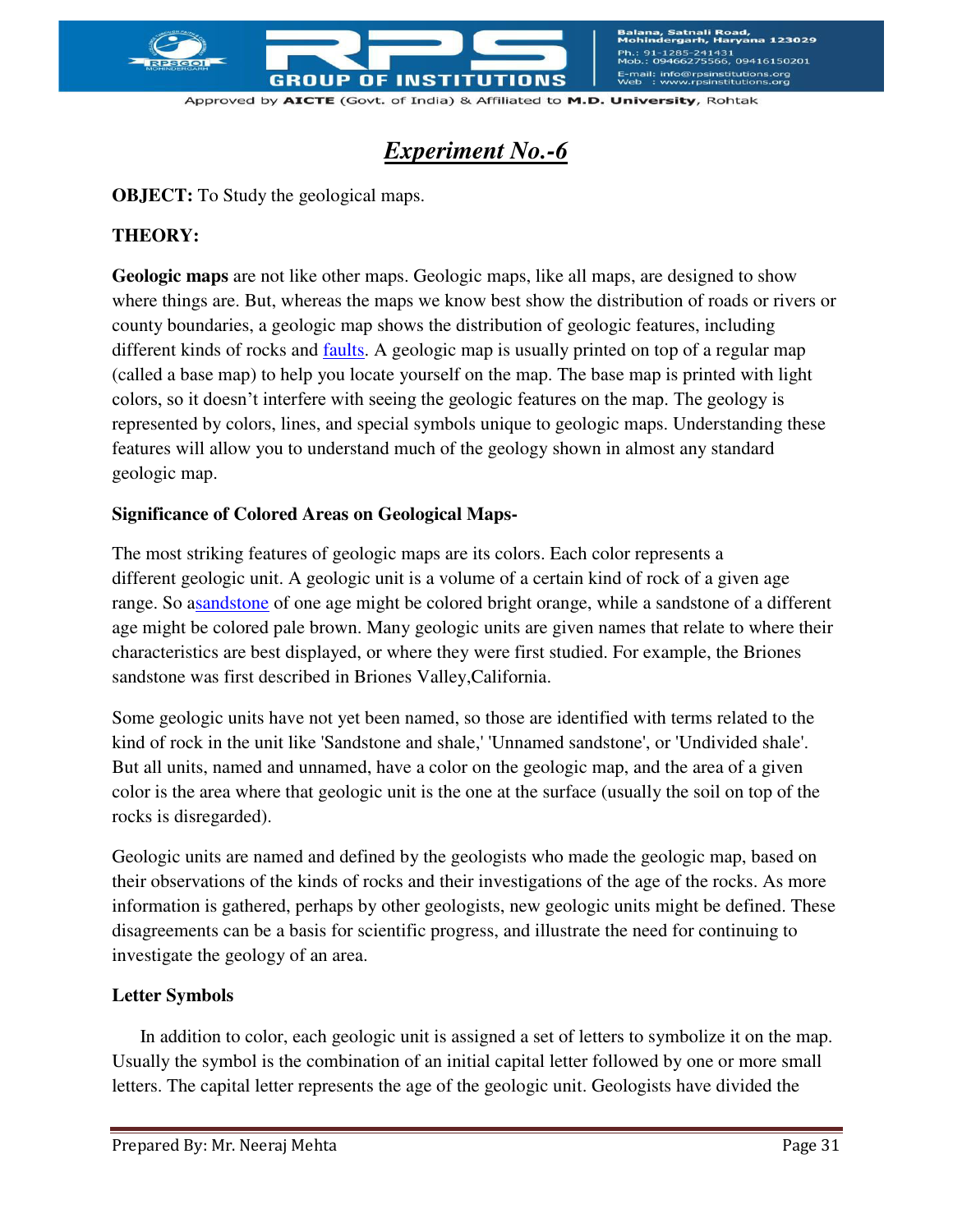,<br>,09416150201 rpsinstitutions.org<br>rpsinstitutions.org GROUP  $0F$ **INST** 

Approved by AICTE (Govt. of India) & Affiliated to M.D. University, Rohtak

history of the Earth into [Eons \(the largest division\), Eras, Periods, and Epochs ,](http://www.nature.nps.gov/geology/usgsnps/gtime/timescale.html) mostly based on the fossils found in rocks. The most common division of time used in letter symbols on geologic maps is the Period. Rocks of the four most recent Periods are found in the San Francisco Bay area shown on this map, so most letter symbols begin with a capital letter representing one of the four Periods: J [\(Jurassic](http://www.nature.nps.gov/geology/usgsnps/gtime/timescale.html) - 195 to 141 million years ago), K [\(Cretaceous](http://www.nature.nps.gov/geology/usgsnps/gtime/timescale.html) - 141 to 65 million years ago), T [\(Tertiary](http://www.nature.nps.gov/geology/usgsnps/gtime/timescale.html) - 65 to 2 million years ago), or Q [\(Quaternary](http://www.nature.nps.gov/geology/usgsnps/gtime/timescale.html) - 2 million years ago until today).

 Occasionally the age of a rock unit will span more than one period, if the period of many years required to create a body of rock happens to fall on both sides of a time boundary. In that case both capital letters are used. For example, QT would indicate that the rock unit began to form in Tertiary time and was completed in Quaternary time. The few geologic units formed an unknown amount of time ago have letter symbols with no capital letters.

 The small letters indicate either the name of the unit, if it has one, or the type of rock, if the unit has no name. So Kjm (see 1 on map above) would be the symbol for the Joaquin Miller sandstone (formed in the Cretaceous Period), while Ks (location 2) would be the symbol for an unnamed unit of shale formed in the same Period, and gb (location 3) would be the symbol for gabbro (a dark-colored [igneous rock \)](http://www.nature.nps.gov/geology/usgsnps/misc/glossaryDtoI.html#igneous) of unknown age.



Fig: Location 1 Location 2 Location 3



## **Lines on the map**

#### **Contact Lines-**

The place where two different geologic units are found next to each other is called a contact, and that is represented by different kinds of lines on the geologic map. The two main types of contacts shown on most geologic maps are [depositional contacts](http://www.nature.nps.gov/geology/usgsnps/gmap/gmap2.html#depositionalcontact) and [faults.](http://www.nature.nps.gov/geology/usgsnps/misc/glossaryDtoI.html#fault)

 All geologic units are formed over, under, or beside other geologic units. For example, lava from a volcano flows over the landscape, and when the lava hardens into rock, the place where the lava-rock rests on the rocks underneath is a depositional contact. Where the original depositional contact between geologic units is preserved, it is shown on the geologic map as a thin line (location 4).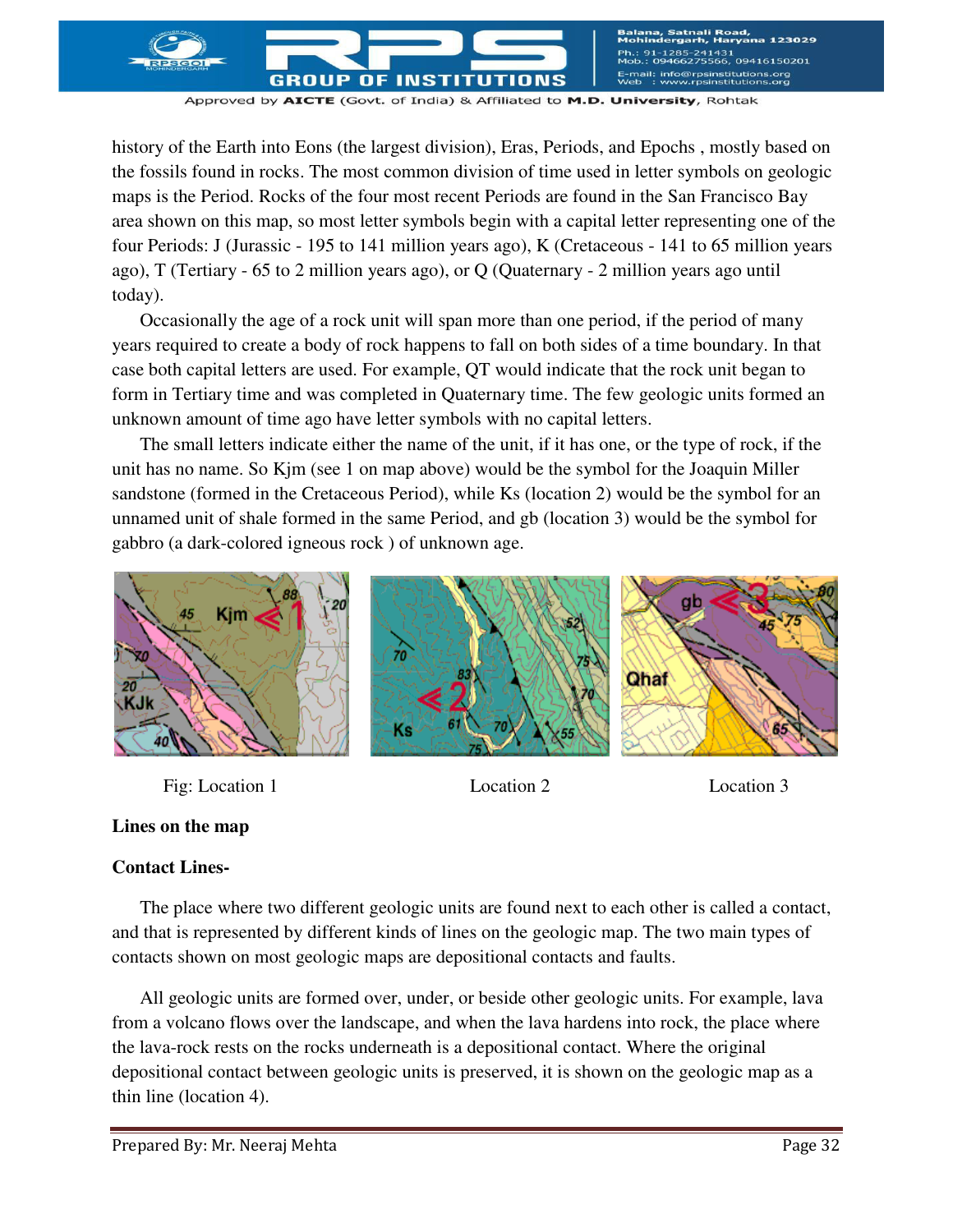

Satnali Road,<br>ergarh, Harvana 123029 !41431<br>'5566, 09416150201 E-mail: info@rpsinstitutions.org<br>Web : www.rpsinstitutions.org

Approved by AICTE (Govt. of India) & Affiliated to M.D. University, Rohtak



Fig: Location 4 Location 5 Location 6

#### **Faults**

However, in geologically active areas like the San Francisco Bay area, geologic units tend to be broken up and moved along [faults](http://www.nature.nps.gov/geology/usgsnps/misc/glossaryDtoI.html#fault) (it is fault movements that cause [earthquakes!](http://www.nature.nps.gov/geology/usgsnps/misc/glossaryDtoI.html#earthquake)). When different geologic units have been moved next to one another after they were formed, the contact is a fault contact, which is shown on the map by a thick line (location 5). Faults can cut through a single geologic unit. These faults are shown with the same thick line on the map, but have the same geologic unit on both sides.

Remember, just because the map shows a fault doesn't mean that fault is still active and is likely to cause an earthquake. Rocks can preserve records of faults that have been inactive for many millions of years. But knowing where the faults are is the first step toward finding the ones that can move. Special geologic maps of the faults known to be still moving are constantly being upgraded here at the United States Geological Survey, as well as by State geological surveys and university researchers.

#### **Folds**

Another kind of line shown on most geologic maps is a fold axis. In addition to being moved by faults, geologic units can also be bent and warped by the same forces into rounded wavelike shapes calledfolds. A line that follows the crest or trough of the fold is called the fold axis. This is marked on a geologic map with a line a little thicker than a depositional contact, but thinner than a fault (location 6).

#### **Solid, dashed, or dotted lines**

All thicknesses of lines are also modified by being solid, dashed, or dotted. Often contacts are obscured by soil, vegetation, or human construction. Those places where the line is precisely located it is shown as solid, but where it is uncertain it is dashed (location 7). The shorter the dash, the more uncertain the location. A dotted line is the most uncertain of all, because it is covered by a geologic unit, so no amount of searching at the surface could ever locate it (location 8). The lines on the map may also be modified by other symbols on the line (triangles, small tic marks, arrows, and more) which give more information about the line. For example, faults with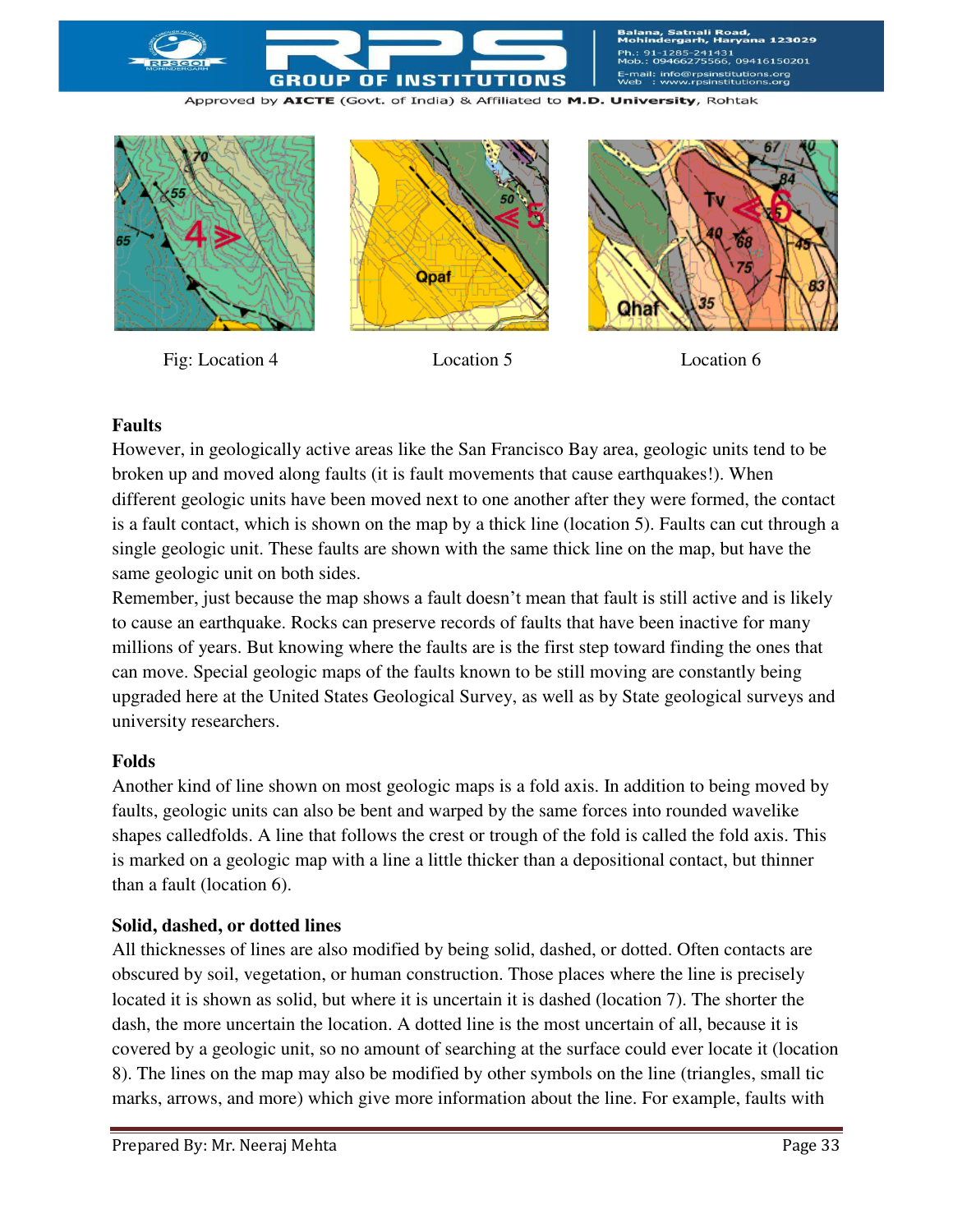

triangles on them (location 9) show that the side with the triangles has been thrust up and over the side without the triangles (that kind of fault is called a reverse fault or a thrust fault).



Fig: Location 8 Location 9 Location 10





## **Strike and dip**

Many kinds of rocks form in broad, flat layers, called beds, that stack up like the layers of a cake. In areas like northern Arizona, thick stacks of rock beds that have built up over millions of years remain in their original flat orientation (where they can be viewed as multicolored horizontal layers of rock that make up the spectacular walls of the Grand Canyon). In places like California near [active plate boundaries](http://www.nature.nps.gov/geology/usgsnps/pltec/pltec1.html#plates), however, the forces that make earthquakes don't leave the beds flat for long, but bend and tilt them.

Tilted beds are shown on a geological map with a strike and dip symbol (location 10). The symbol consists of three parts: a long line, a short line, and a number. The long line is called the strike line, and shows the direction in the bed that is still horizontal. Any tilted surface has a direction that is horizontal (think about walking on the side of a hill, there is always a way to go that is neither up nor down, but is level).

The strike line shows that horizontal direction in the beds. The short line is called the dip line, and shows which way the bed is tilted. The number is called the dip, and shows how much the bed is tilted, in degrees, from flat. The higher the number, the steeper the tilting of the bed, all the way up to 90 degrees if the bed is tilted all the way onto its side. Strike and dip symbols can be modified to give more information about the tilted beds just like lines can be, and these modifications are also explained in the MAP KEY.

## **Map Key**

All geologic maps come with a table called a map key. In the map key, all the colors and symbols are shown and explained. The map key usually starts with a list showing the color and letter symbol of every geologic unit, starting with the youngest or most recently formed units (in the example map those are the man-made deposits), along with the name of the unit (if it has one) and a short description of the kinds of rocks in that unit and their age (in the key, the age is described by Epochs, subdivisions of the Periods shown in the letter symbol). After the list of geologic units, all the different types of lines on the map are explained, and then all the different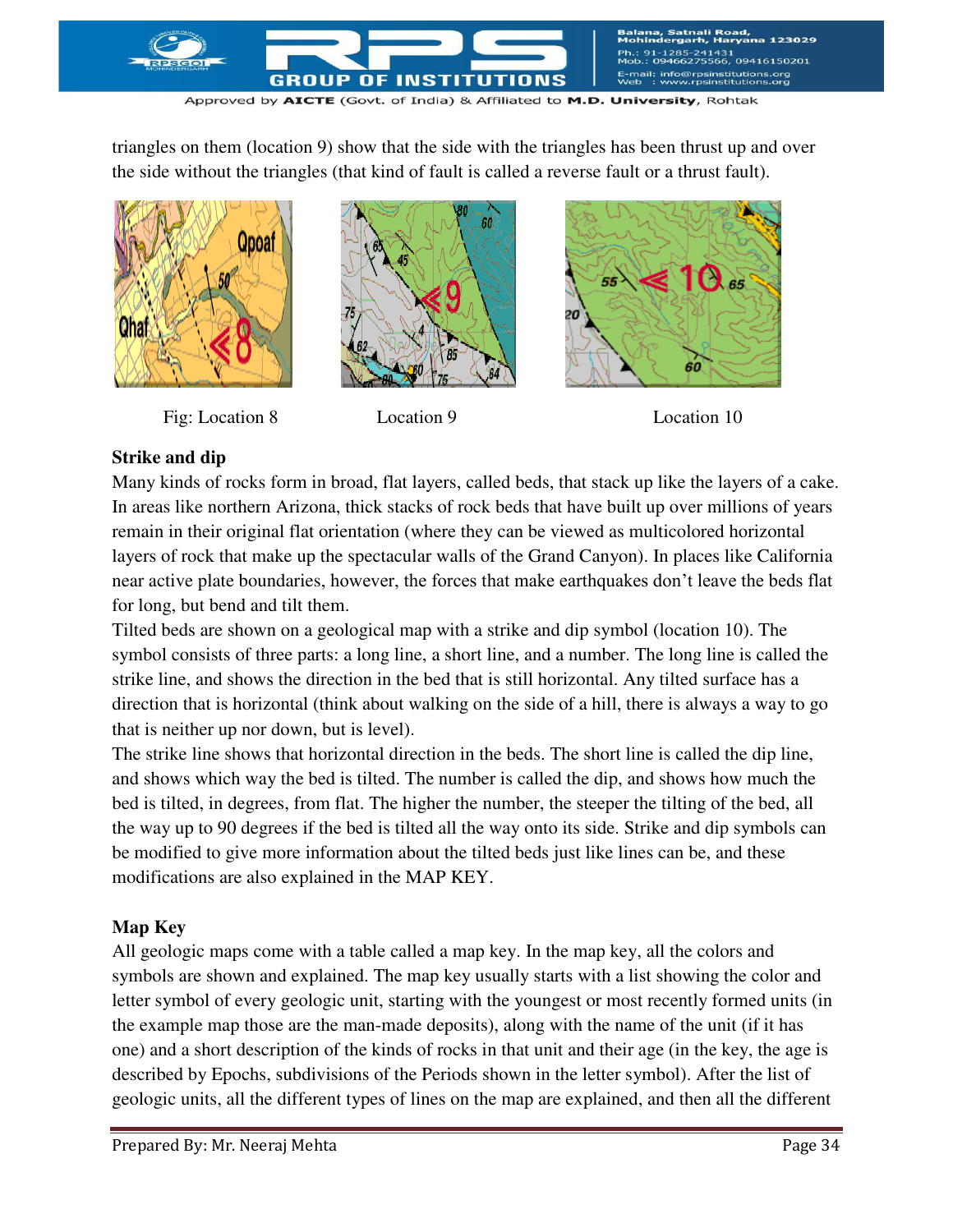

strike and dip symbols. The map key will also include explanations of any other kinds of geologic symbols used on a map (locations where fossils were found, locations of deposits of precious metals, location of faults known to be active, and any other geologic feature that might be important in the area shown by the geologic map). Because the geology in every area is different, the map key is vital to understanding the geologic map.

| <b>MAP KEY</b>                                       |                 |                                                                          |  |  |  |
|------------------------------------------------------|-----------------|--------------------------------------------------------------------------|--|--|--|
| af - Artificial Fill (Historic)                      | Contact         |                                                                          |  |  |  |
| all - Artholal Levee Fill (Historic)                 |                 | Contact, approximately located                                           |  |  |  |
|                                                      | ----------      | Contact, inforred                                                        |  |  |  |
| Chaf - Alluvial Fan Deposits (Holocene)              | --------------- | Contact, concealed                                                       |  |  |  |
| Cinto - Floodplain Deposits (Holocene)               |                 | Feut                                                                     |  |  |  |
| Ohb - Flood Basin Deposits (Holocene)                |                 | Fault, approximately located                                             |  |  |  |
| Ohits - Salt Affected Rood Basin Deposits (Holocene) |                 | Fault, inferred                                                          |  |  |  |
|                                                      |                 | Fault, uncertain                                                         |  |  |  |
| Ohl - Natural Levee Deposits (Holocene)              |                 | Fault concealed                                                          |  |  |  |
| Opaf - Alluvial Fan Deposits (Pleistopene)           |                 | Fault, concealed and uncertain                                           |  |  |  |
| Opozt - Older Alluvial Fan Deposits (Pleistocene)    |                 | Oblique fault with thrust or reverse component                           |  |  |  |
| Tv - Unnamed volcanic rocks (Miccone)                |                 | Oblique fault with thrust or reverse component,<br>approximately located |  |  |  |
| Tor - Orinda conglomerate (Miccene)                  |                 |                                                                          |  |  |  |
| Tbr - Briones sandstone (Mocene)                     |                 | Oblique fault with thrust or reverse component, inferred                 |  |  |  |
| Tt - Tice shale (Miccene)                            |                 | Oblique fault with thrust or reverse component, uncertain                |  |  |  |
| Tes - Claremont shale (Miccene)                      |                 | Strike and dip of bedding                                                |  |  |  |
| Ts - Sobrante sandstone (Miccene)                    |                 |                                                                          |  |  |  |
| Tsh - Unnamed shale and sandstone (Miccene)          | ᆠ               | Strike and dip of overturned bedding                                     |  |  |  |
|                                                      | --              | Strike and dip of vertical beckling                                      |  |  |  |

Fig.: Map Keys